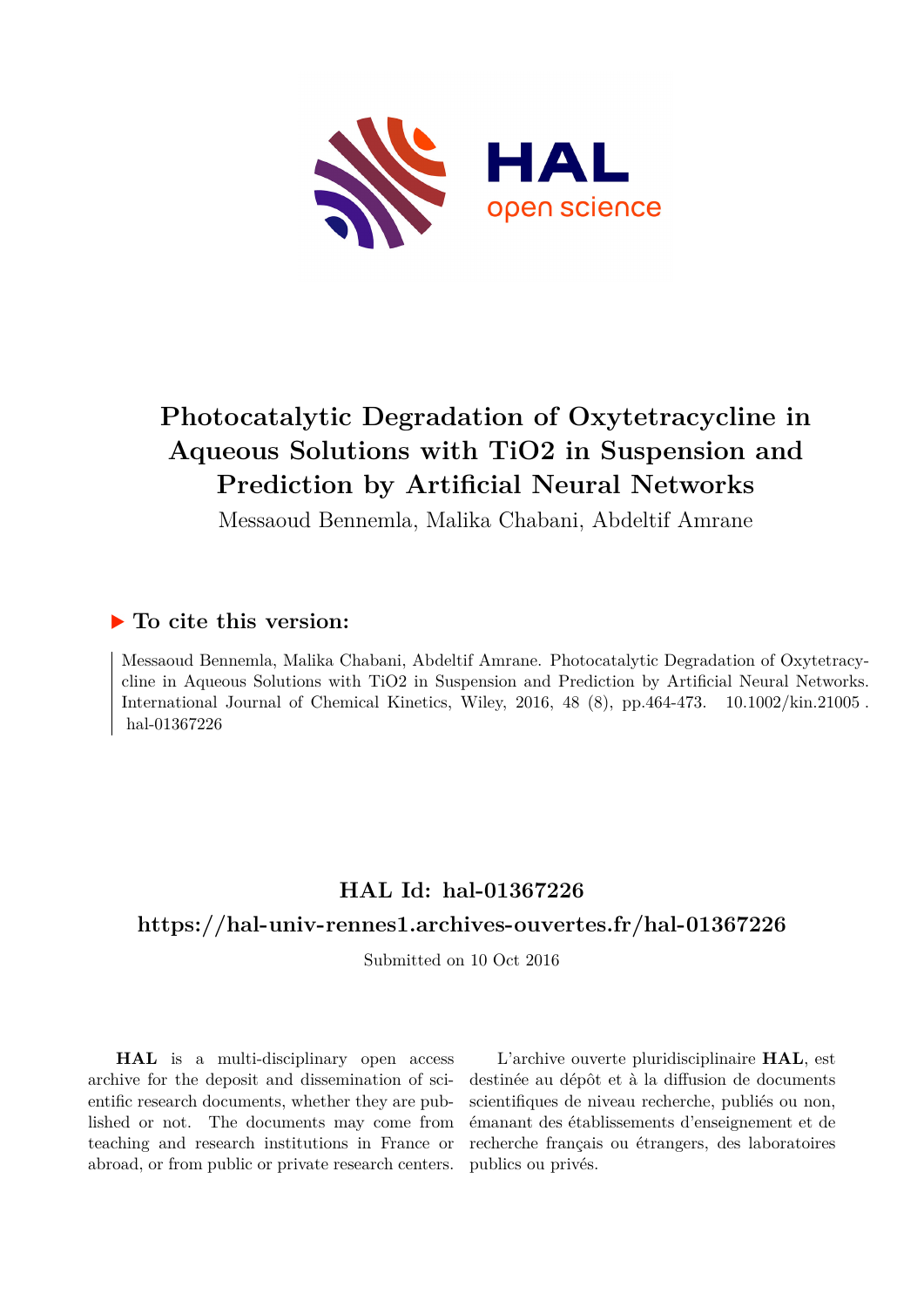## **Photocatalytic degradation of Oxytetracycline in aqueous solutions with TiO<sup>2</sup> in suspension and prediction by artificial neural networks**

Messaoud Bennemla<sup>a</sup>, Malika Chabani<sup>a</sup>, Abdeltif Amrane<sup>b,c\*</sup>

<sup>a</sup>Faculté de Génie des Procédés et Génie Mécanique, U.S.T.H.B. BP 32, El Allia, Bab

ezzouar, Algiers, Algeria.

<sup>b</sup>Ecole Nationale Supérieure de Chimie de Rennes, CNRS, UMR 6226, 11 allée de Beaulieu, Messaoud Bennemla<sup>s</sup>, Malika Chabani<sup>a</sup>, Abdeltif Amrane<sup>b, ex</sup><br>
"Faculté de Génie des Procédés et Génie Mécanique, U.S.T.H.B. BP 32, El Allia, Bab<br>
ezzouar, Algiers, Algeria.<br>
"Ecole Nationale Supérieure de Chimie de Renn

CS 50837, 35708 Rennes Cedex 7, France

<sup>c</sup>Université Européenne de Bretagne, 5 boulevard Laënnec, 35000, France

\* Corresponding author. Tel: +33 2 23 23 57 55; fax: +33 2 23 23 81 20.

E-mail address: abdeltif.amrane@univ-rennes1.fr (A. Amrane).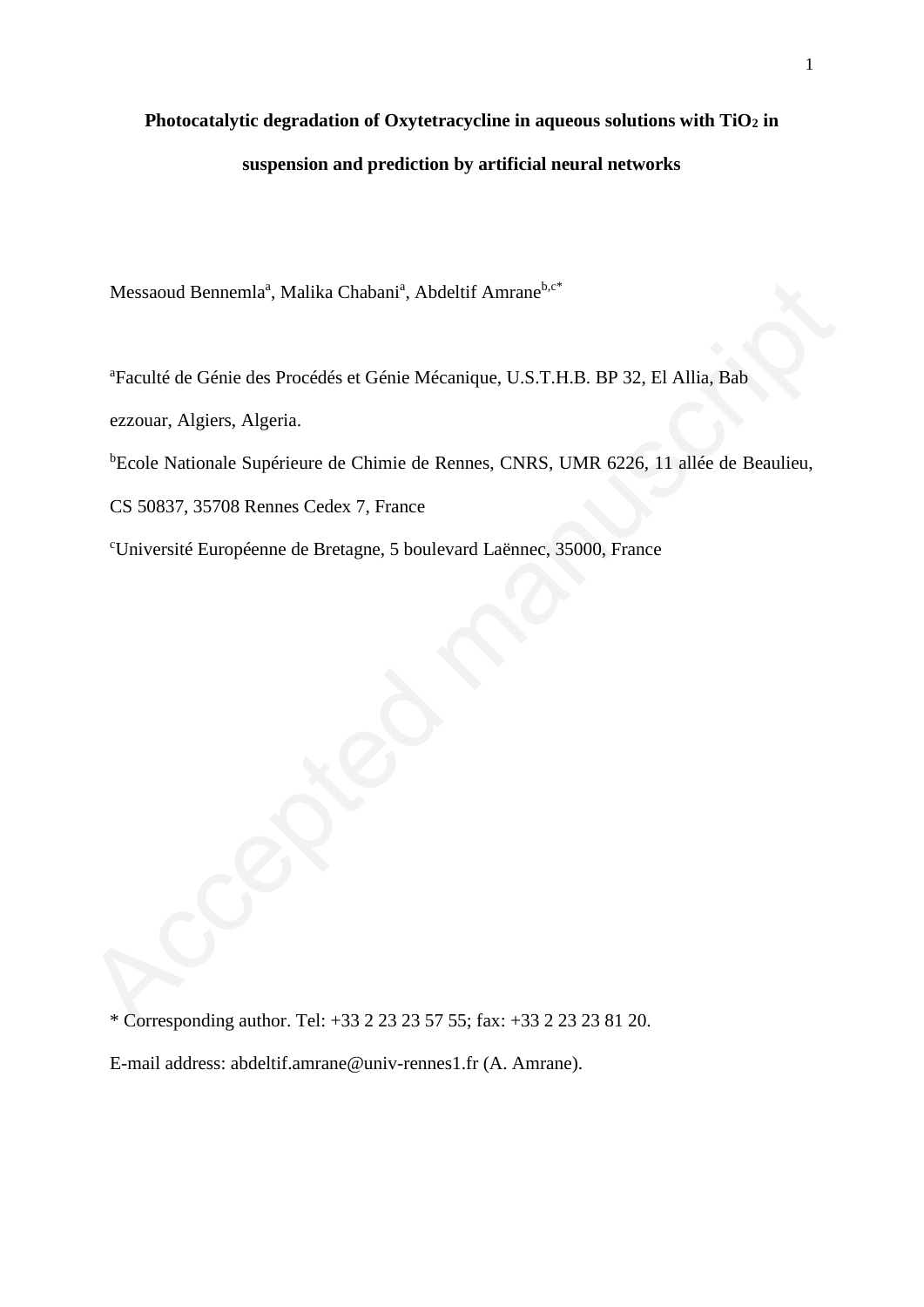#### **Abstract**

In this study, the photocatalytic degradation of oxytetracycline (OTC) in aqueous solutions has been studied under different conditions such as initial pollutant concentrations, amount of catalyst and pH of the solution. Experimental results showed that photocatalysis was clearly the predominant process in the pollutant degradation, since OTC adsorption on the catalyst and photolysis are negligible. The optimal  $TiO<sub>2</sub>$  concentration for OTC degradation was found to be 1.0 g/L. The apparent rate constant decreased and the initial degradation rate increased with increasing initial OTC concentration with the other parameters kept unchanged. Subsequently, Data obtained from photocatalytic degradation were used for training the artificial neural networks. Levenberg-Marquardt algorithm, log sigmoid function in the hidden layer and the linear activation function in the output layer were used. The optimized ANN structure was four neurons at the input layer, eighteen neurons at the hidden layer and one neuron at the output layer. The application of 18 hidden neurons allowed to obtain the best values for  $\mathbb{R}^2$  and the mean squared error (MSE); 0.99751 and 7.504e-04, respectively; showing the relevance of the training and hence the network can be used for final prediction of photocatalytic degradation of OTC with suspended TiO2. the predominant process in the pollutant degradation, since OTC adsorption on the catalyst<br>and photolysis are negligible. The optimal TO2 concentration for OTC degradation was found<br>to be 1.0 g/1. The apparent rate consta

**Keywords**: Artificial Neural Networks, Photocatalytic degradation, Titanium dioxide, Antibiotics, Oxytetracycline.

#### **1. Introduction**

The use of medicine drugs have led to the release of various substances in the environment. The presence and accumulation of these substances in natural waters leads to the disruption of ecosystems and increases malfunction in the reproduction of aquatic species [1,2]. Among these pollutants, antibiotics deserve particular attention because they are used in very large quantities and are biologically active molecules. Therefore, great attention has been given in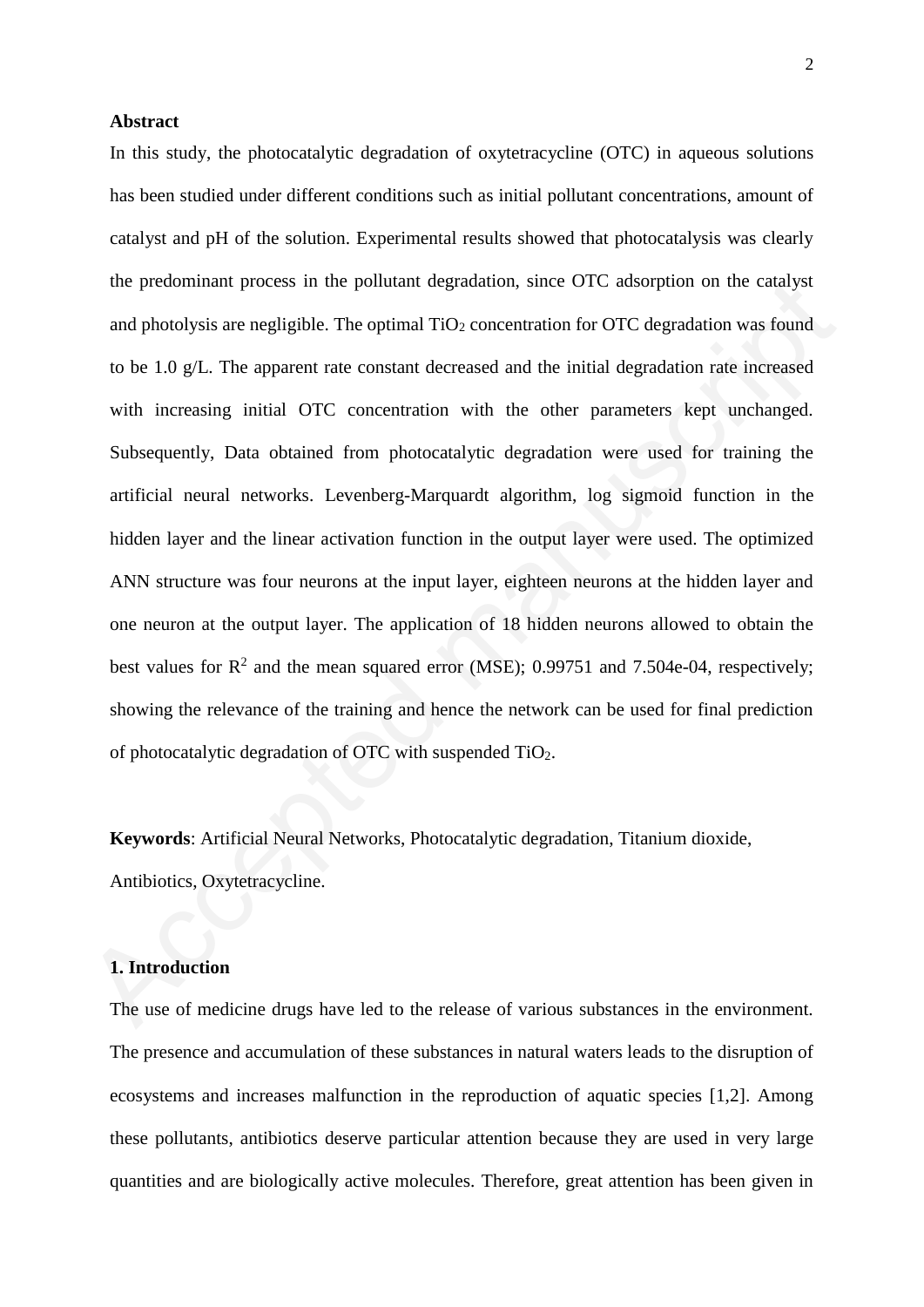recent year to remove antibiotics from wastewaters [3-5]. Oxytetracycline was chosen in this work as a representative of this class of contaminant because it is one of the most frequently antibiotics prescribed in humans and veterinary medicine [6,7]. Hence it is important to develop efficient treatment methodologies to limit the presence of pharmaceutical contaminants in aquatic environments. Among all the possible techniques of treatment of the contaminated aqueous effluents, advanced oxidation processes of (AOPs) appear as process of choice because they lead to a total degradation of the pollutant and the reduction of effluent toxicity [8,9]. From all the available AOPs, heterogeneous photocatalysis using  $TiO<sub>2</sub>$  appears as one of the most destructive technologies  $[10-12]$ . In general,  $TiO<sub>2</sub>$  is photoactive under UV light less than 400 nm [13,14]. Under this condition,  $TiO<sub>2</sub>$  generates electron-hole pairs ( $e_{CB}$  $h_{VB}^+$ ), namely electron from conduction band (e<sub>CB</sub><sup>-</sup>) and hole at valence band ( $h_{VB}^+$ ) (Eq. (1)), which subsequently react with  $H_2O$  or  $O_2$  to generate the reactive radicals,  $H_2O^{\bullet}$ ,  $O_2^{\bullet-}$  and  $\bullet$ OH, responsible of the destruction of pollutants [15,16] (Eqs.(2), (3)). Oxygen acts primarily as an efficient electron trap (Eq.(4)), preventing recombination of electrons and photogenerated holes. In acidic solution the radical superoxide ions  $(0<sub>2</sub><sup>o</sup>)$  reacts with H<sup>+</sup> to form hydroperoxyl radical  $HO_2^{\bullet}$  as in reaction (5). If oxygen is limited, rapid recombination of photoproduced electrons and holes in  $TiO<sub>2</sub>$  reduces significantly the efficiency of photocatalytic reactions. contaminants in aquatic environments. Among all the possible techniques of treatment of the<br>contaminated aqueous effluents, advanced oxidation processes of (AOPs) appear as process of<br>choice because they lead to a total d

Treatment of effluents by advanced oxidation processes is influenced by many parameters. Owing to the complexity of the process, they are hard to be modeled using conventional mathematical modeling. Artificial neural network (ANN), which mimics biological neural processing [17], is applied in many fields of engineering and science as a promising tool because of its simplicity in simulation and prediction [18]. Recently, some studies using artificial neural networks in modeling heterogeneous photocatalysis have been published, providing an alternative approach to the usual modelization [19-24].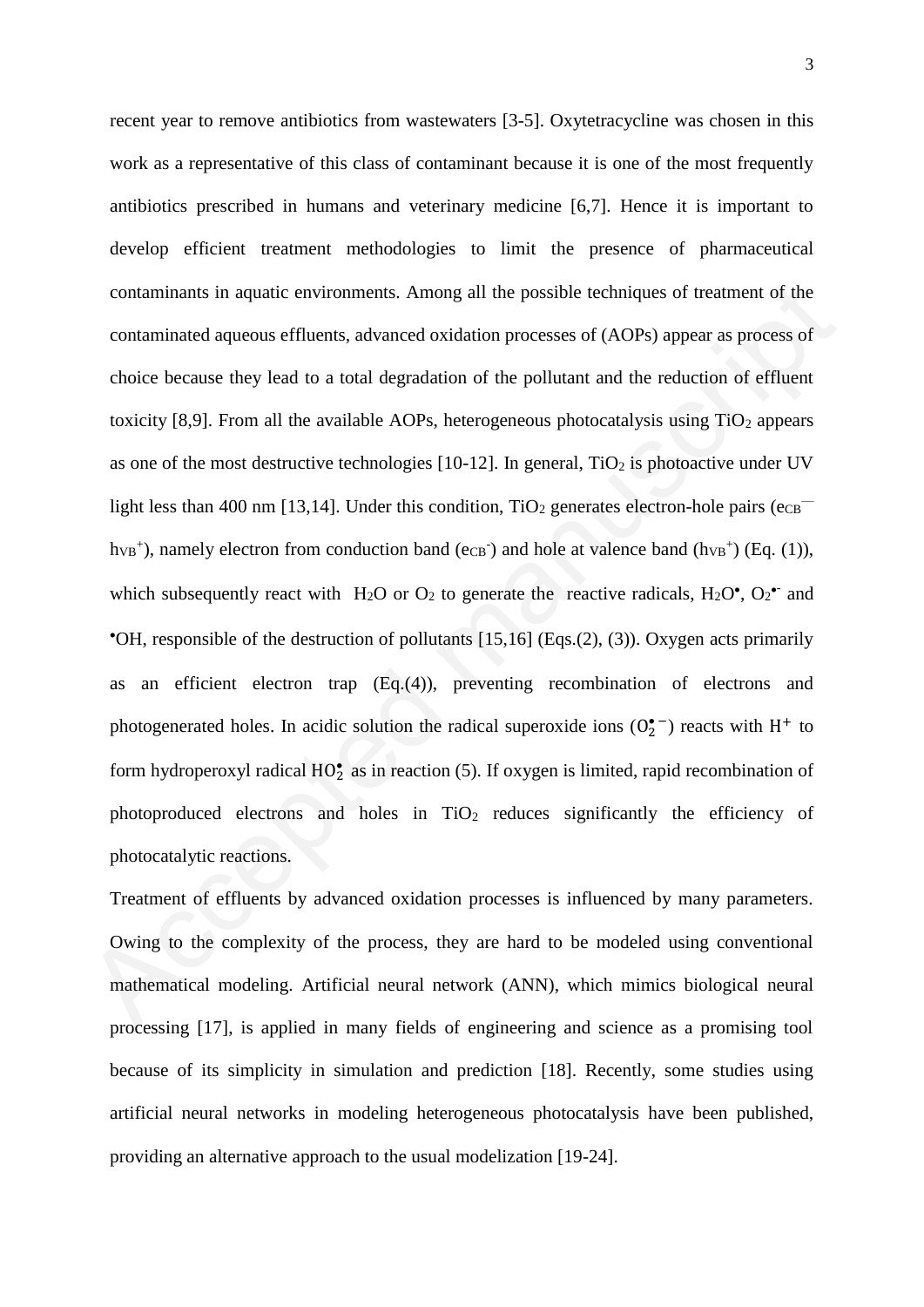In this study, an artificial neural network model was therefore developed in order to predict the degradation efficiency of OTC in aqueous solution under visible light irradiation. The ANN was trained using the experimental data obtained by advanced oxidation process (UV/TiO2) by varying different parameters such as time of UV irradiation, initial concentration of OTC, catalyst dose and pH of the solution. Multiple algorithms and transfer functions for the hidden layer were widely tested to find adequate model and reliable network architecture. The success of the model was determined by comparing the removal efficiencies of OTC obtained experimentally with those obtained from the developed program.

The  $UV/TiO<sub>2</sub>$  system can be summarized as follows [9]:

$$
TiO2 \xrightarrow{hv} TiO2 + (eCB- + hBV+) (1)
$$
  
\n
$$
hBV+ + OH- \longrightarrow OH•
$$
 (2)  
\n
$$
hBV+ + H2O \longrightarrow OH• + H+
$$
 (3)  
\n
$$
O2 + eBC- \longrightarrow O2•-
$$
 (4)  
\n
$$
O2• + H+ \longrightarrow HO2•
$$
 (5)

#### **2. Materials and methods**

#### **2.1. Reagents**

Oxytetracycline (OTC) was supplied by the pharmaceutical Saidal group (Algeria), with a purity higher than 99%. The structure, molecular weight and maximum light absorption wavelength of OTC were  $C_{22}H_{25}C_{1}N_{2}O_9$ , 496.9 g and 355 nm, respectively. OTC has a very complex chemistry, as seen in Fig. 1, with four ionic forms represented by  $H_3OTC^+$ ,  $H_2OTC$ , HOTC<sup>-</sup>, OTC<sup>2-</sup> and three ionization equilibriums with pKa values of 3.2, 7.5 and 8.9 [25]. The stock solution was prepared at a concentration of 1000 mg/L by dissolving OTC in bidistilled water and further diluted to the concentrations of the working solution (5-20 mg/L). The initial pH was adjusted to the required value by adding dilute solution (0.1 mol/L) of HCl concentration of OTC, catalyst dose and pH of the solution. Multiple algorithms and transfer<br>
functions for the hidden layer were widely tested to find adequate model and reliable network<br>
architecture. The success of the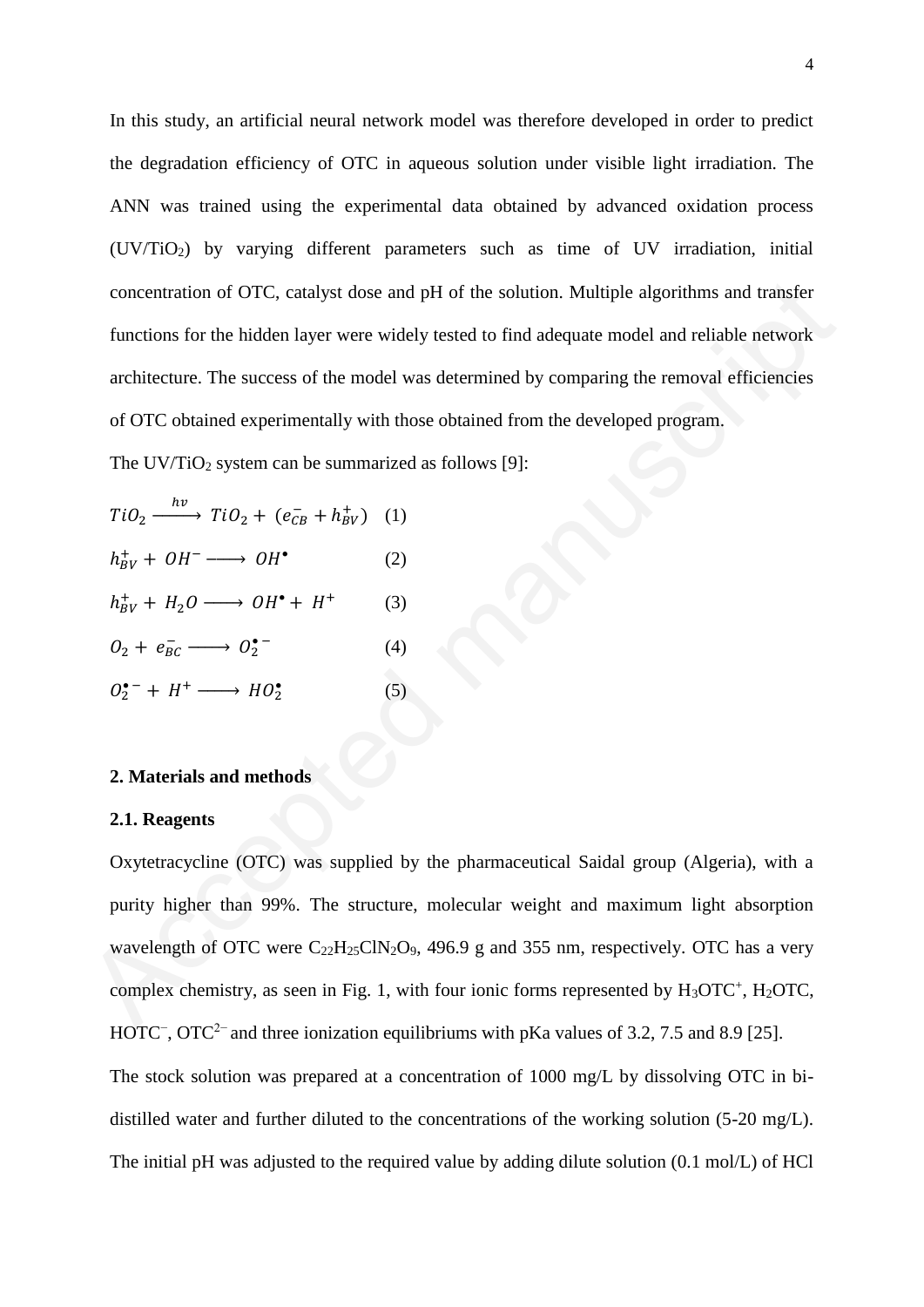and NaOH supplied by Merck. TiO<sub>2</sub> (Degussa P25, BioChem) was employed as a photocatalyst, with an average particle size of 20 nm, a BET specific surface area close to 50  $\text{m}^2/\text{g}$ , and a crystallographic mode of 70% anatase and 30% rutile.

#### **2.2. Photocatalytic procedure**

Experiments were conducted in a Pyrex reactor with a double walled cooling-water jacket to maintain the temperature constant and equal to 22.0  $\degree$ C ( $\pm$ 2.0  $\degree$ C). A mercury lamp (PL-L24W/10/4P,  $\lambda_{\text{max}} = 365$  nm, Philips, Poland) was positioned in axial position inside the glass tube, which provide a maximum radiation at 365 nm. The lamp and quartz tube were immersed in the axial center of the reactor. The space between the surface of the reaction solution and the light source was 1.0 cm. The reactor was charged with 0.8 L of an aqueous solution containing the OTC at concentration in the range 5 to 20 mg/L, to which Degussa TiO<sup>2</sup> particles in the range 0.125-12.0 g/L were added. Suspended solution was maintained uniform by agitation at 400 rpm with a magnetic stirrer. The solution was stirred in dark conditions for 30 minutes to allow adsorption equilibrium to be achieved (the absorbance at this time was taken as the initial absorbance), followed by irradiation with UV light. Samples of 3 ml were taken at regular times during 3 hours to assess the degradation performance of OTC. Prior to analysis, the aliquots were filtered through 0.2 μm Millipore filters in order to separate the grains of  $TiO<sub>2</sub>$  from the solution. The concentration of OTC in samples was determined by measuring the absorbance with UV-visible spectrophotometer (SpectroScan 60DV coupled with the software of acquisition UV WINLAB) at 355nm wavelength using a 1 cm quartz cell. Experiments were conducted in a Pyrex reactor with a double walled cooling-water jacket to<br>maintain the temperature constant and equal to 22.0 °C ( $\pm 2.0$  °C). A mercury lamp (PL-<br>L24W/10/4P,  $\lambda_{\text{max}} = 365$  nm, Philips,

#### **2.3. Definition of the artificial neural network (ANN)**

In the present study, a three layer ANN with a log sigmoid transfer function 'logsig' at hidden layer and a linear transfer function 'purelin' at output layer were used (Fig. 2). Levenberg– Marquardt backpropagation 'trainlm' with 1200 iterations was selected for training the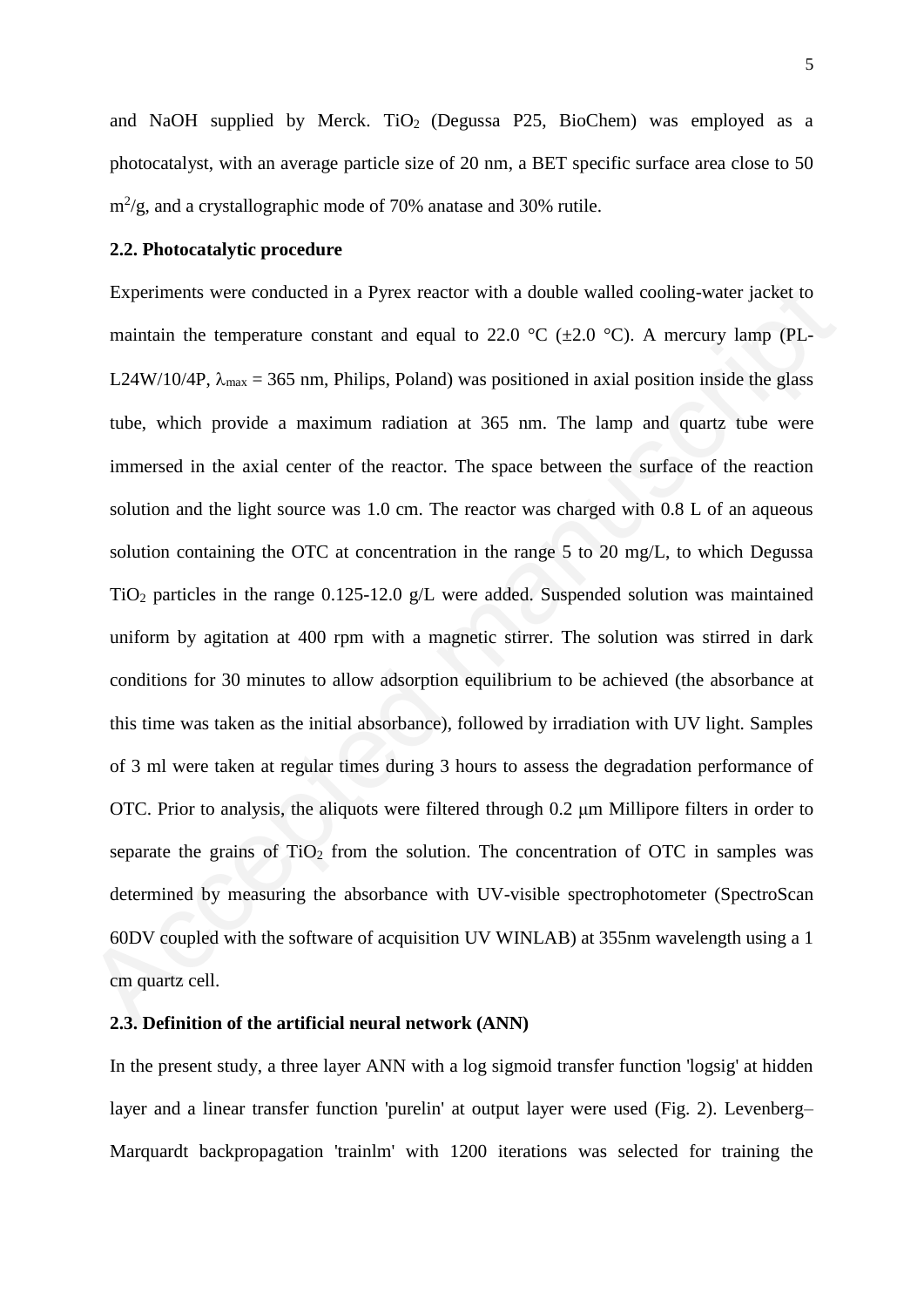designed networks. The parameters such as initial concentration of OTC (mg  $L^{-1}$ ), catalyst load (0.125- 2 g), time of UV irradiation (min) and initial pH of the experimental solution are the four nodes in input layer of the network and the output layer consists of only one node, percentage degradation of OTC. The number of experimental data used in the ANN is 1792, obtained by varying four reaction parameters. The Ranges of operating variables were four initial OTC concentrations, four pH values, seven catalyst amounts and sixteen contact time points. The data sets were randomly divided into three groups (70% for the training, 15% for the testing and 15% for the validation set). obtained by varying four reaction parameters. The Ranges of operating variables were four<br>initial OTC concentrations, four pH values, seven catalyst amounts and sixteen contact time<br>points. The data sets were randomly div

The sigmoid transfer function, which was used in this study, is given by the following equation:

$$
f(x) = \frac{1}{1 + e^{-x}}\tag{6}
$$

This function is widely used in back propagation networks, because it is nonlinear and differentiable. The sigmoid transfer function receives the amount of input between plus and minus infinity and produces an output between zero and one based on the following formula [26,27]:

$$
y = \frac{(x_i - x_{min})}{(x_{max} - x_{min})}
$$
 (7)

where y is the normalized value of  $x_i$ ;  $x_{max}$  and  $x_{min}$  are the maximum and minimum value of xi, respectively.

The Levenberg-Marquardt algorithm was designed to approach second-order training speed without having to compute the Hessian matrix. When the performance function has the form of a sum of squares, then the Hessian matrix can be approximated as follows:

$$
H = J^T J \tag{8}
$$

and the gradient can be computed as follows:

$$
g = J^T e \tag{9}
$$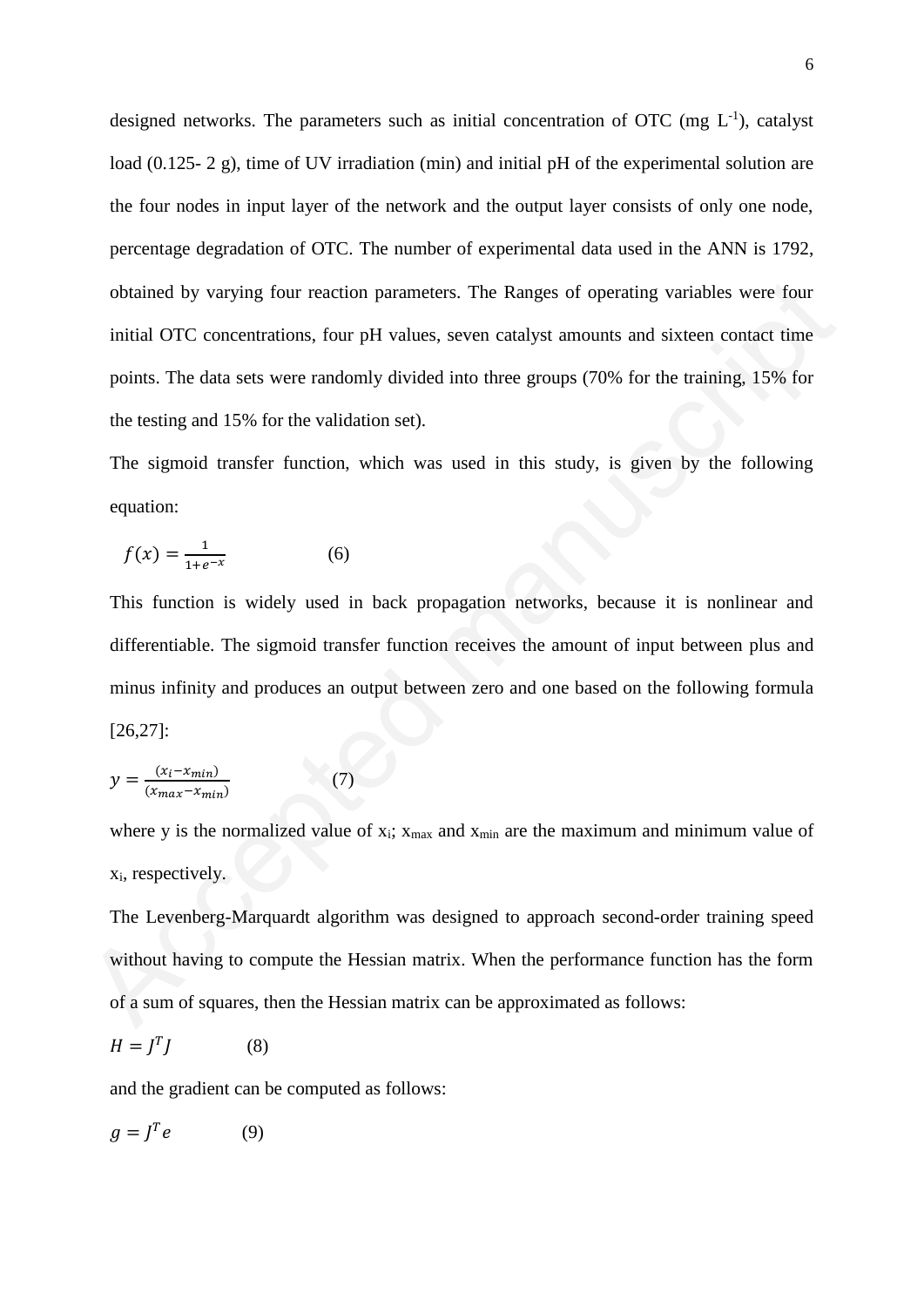where *J* is the Jacobian matrix that contains first derivatives of the network errors with respect to the weights and biases, and *e* is a vector of network errors. The Jacobian matrix can be computed through a standard back propagation technique that is much less complex than computing the Hessian matrix.

The performance of the ANN model, obtained according to the mean squared error (MSE) and the coefficient of determination  $(R^2)$  can be defined as follows:

$$
MSE = \frac{\sum_{i=1}^{N} (|y_{p,i} - y_{exp,i}|)^2}{N}
$$
 (10)  

$$
R^2 = 1 - \frac{\sum_{i=1}^{N} (y_{p,i} - y_{exp,i})}{\sum_{i=1}^{N} (y_{p,i} - y_m)}
$$
 (11)

Where N is the number of data point,  $y_{p,i}$  is the network prediction,  $y_{exp i}$  is the experimental response, y<sup>m</sup> is the average of the experimental value and i is an index of data.

#### **3. Results and discussion**

#### **3.1. Optimization of the ANN structure and genetic algorithm optimization**

The Matlab R2011a genetic algorithm Toolbox has been used to forecast the photocatalytic degradation over  $TiO<sub>2</sub>$  of an aqueous solution containing the Oxytetracycline antibiotic (OTC). The optimal architecture of the ANN model was selected by considering the maximum value of  $\mathbb{R}^2$  and the lowest value of the MSE of the testing set [28]. Too few neurons causes under-fitting and too many neurons in hidden layer leads to over fitting the model by raising the complexity of the model [24,29]. Plotting the MSE versus number of neuron in hidden layer confirm that construction of the model with 1–24 of neurons in the hidden layer permit the accuracy and repeatable prediction of experimental data (Fig. 3). Table 1 shows the relation between the number of neurons,  $R^2$  and MSE for selected ANN. The application of 18 hidden neurons permits to obtain the best values for  $\mathbb{R}^2$  and MSE; 0.99751 and 7.504e-04, respectively. It indicates that the training was good and the network The performance of the ANN model, obtained according to the mean squared error (MSE)<br>and the coefficient of determination (R<sup>2</sup>) can be defined as follows:<br> $MSE = \frac{\sum_{i=1}^{N} (|y_{p,i} - y_{sep,i}|)^{2}}{N}$  (10)<br> $R^{2} = 1 - \frac{\sum_{i=1}^{N} ($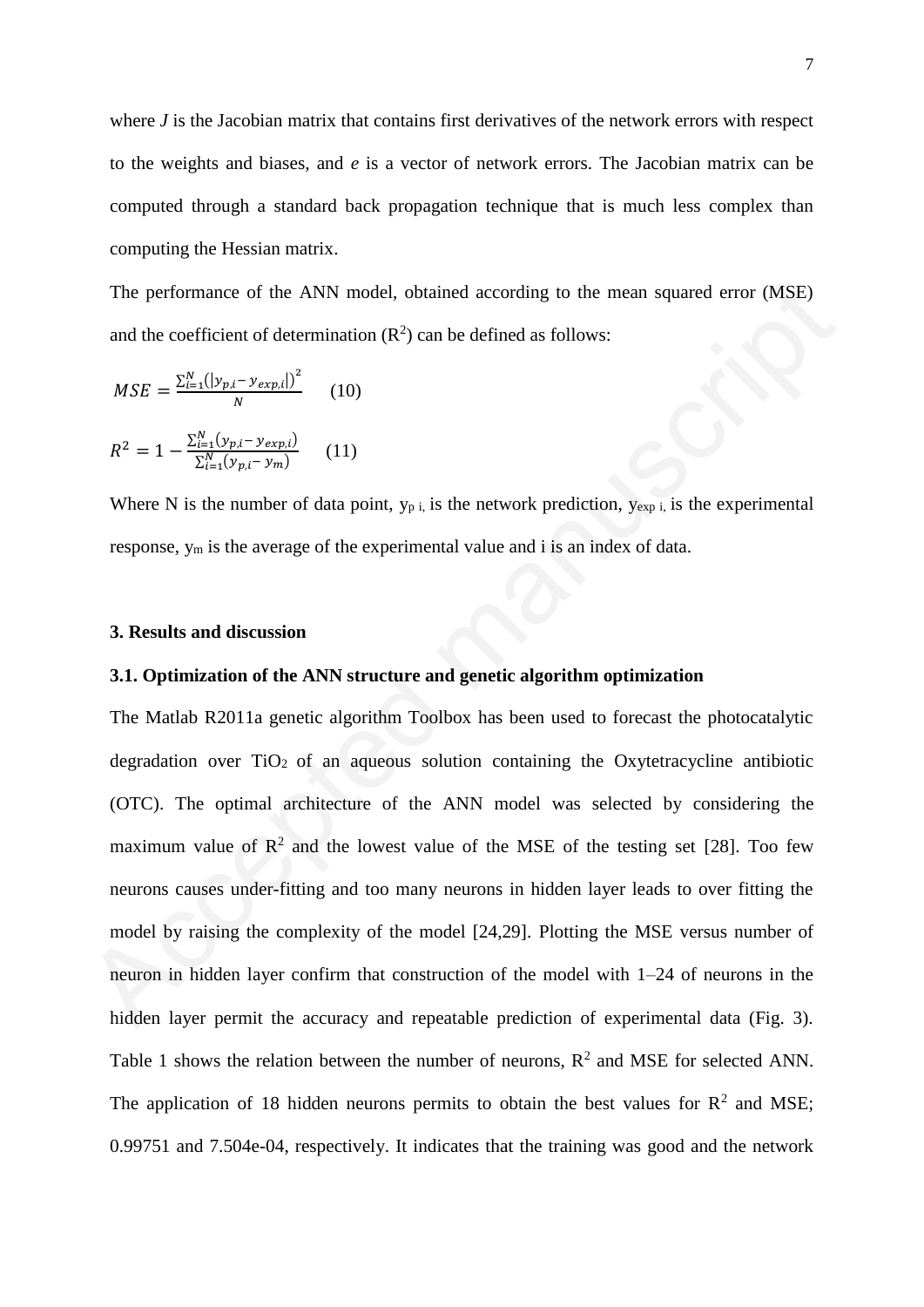can be used for final prediction of photocatalytic degradation of OTC with suspended TiO2. Increasing the neurons number from 18 to 24 lead to increase (0.0007504 to 0.0033) the MSE, while the  $\mathbb{R}^2$  decreased from 0.99757 to 0.9866. The exhibition of MSE versus the number of epochs for optimal ANN model (Fig. 4) shows that the training was stopped after 43 epochs. The results for the fitting in different stages such as training, validation test and all data are presented in Fig. 5 with optimum number of processing elements in the hidden layer. It can be seen that the ANN model makes accurate predictions in the training and testing stages. Therefore, the ANN model is capable of simulating and predicting the photocatalysis degradation of OTC with  $TiO<sub>2</sub>$  in suspension. The fitness function for ANN model that correlates the inputs with output can be defined as follows: The results for the fitting in different stages such as training, validation test and all dua are<br>presented in Fig. 5 with optimum number of processing elements in the hidden layer. It can be<br>seen that the ANN model makes

$$
ANN_{output} = Purelin(w2 * logistic(w1 * [x(1); x(2); x(3); x(4)] + b1) + b2) \quad (12)
$$

Where  $x(1)$ ,  $x(2)$  and  $x(3)$  represent the inputs; w1 and b1 are the weight and bias of hidden layer, respectively; and w2 and b2 are the weight and bias of output layers, respectively. These parameters are listed in Table 2.

#### **3.2. Relative importance of input variables**

The relative importance of the influence of each input variable on the output variable can be obtained through the neural weights matrix [30]. The ANN used in this work provided the internodes weights (table 2). These weights are analogous to synapse strengths between the axons and dendrites in real biological neurons. For each input variable, the percentage change in the output, as a result of the change in the input variable, was calculated via the following equation.

$$
I_{j} = \frac{\sum_{m=1}^{m=N} h \left( \left( |w_{jm}^{ih}| / \sum_{k=1}^{Ni} |w_{km}^{ih}| \right) \times |w_{mn}^{ho}| \right)}{\sum_{k=1}^{k=N} i \left\{ \sum_{m=1}^{m=N} h \left( |w_{km}^{ih}| / \sum_{k=1}^{Ni} |w_{km}^{ih}| \right) \times |w_{mn}^{ho}| \right\}} \tag{13}
$$

where  $I_i$  is the relative importance of the *jth* input variable on output variable,  $N_i$  and  $N_h$  are the number of input and hidden-neurons, respectively, *Ws* are connection weights, the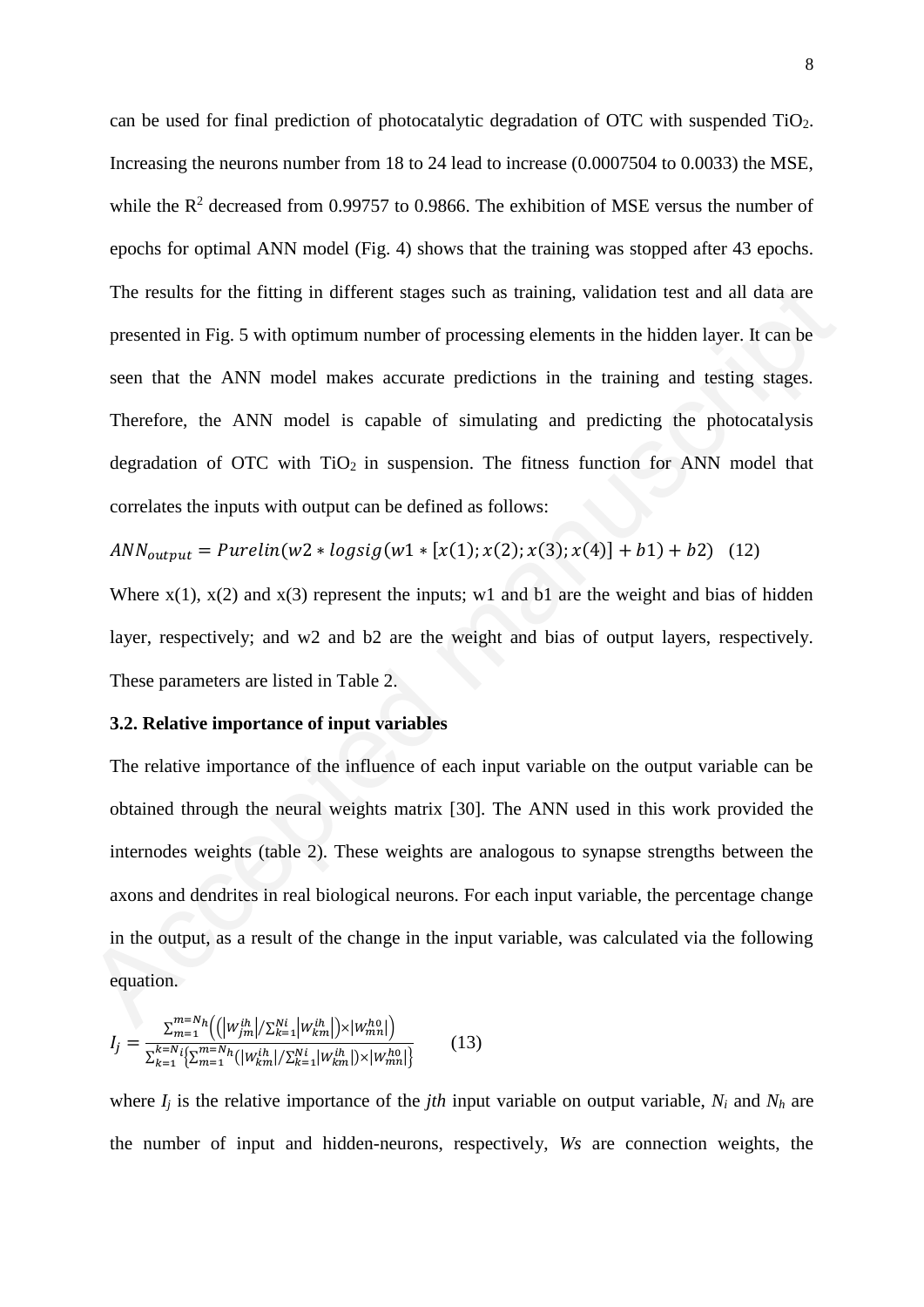superscripts *i, h* and *o* refer to input, hidden and output layers, respectively, and subscripts *k, m* and *n* refer to input, hidden and output neurons, respectively [30,31].

Table 3 shows the relative importance of various variables calculated by equation 13. As table 3 indicates, all of the variables (initial concentrations of OTC, amount of catalyst, initial pH value and irradiation time) have strong effects on OTC degradation efficiency. The irradiation time and amount of catalyst are the most influential parameters in the degradation process of OTC with relative importance of 52.94 and 21.45%, respectively, followed by initial concentrations of OTC and initial pH value with a relative importance of 13.424% and 12.186, respectively. Therefore, none of the variables studied in this work could have been neglected from the present analysis.

#### **3.3. Preliminary experiments**

Fig. 6 shows the elimination of OTC with an initial concentration of 20 mg/L in various systems: under UV irradiation and without catalyst (photolysis), in the dark with  $TiO<sub>2</sub>$ (adsorption) and under UV irradiation in the presence of  $TiO<sub>2</sub>$  (photocatalysis). The results obtained show that a low degradation of OTC was observed during the direct photolysis, where less than 12% OTC was reduced within 180 minutes of irradiation. With  $TiO<sub>2</sub>$  alone, only 21% of the initial concentration of OTC was sorbed during the first 60 minutes under agitation. However, in the presence of  $TiO<sub>2</sub>$  with UV light, 86.13 % of OTC was removed. Hence, the better degradation of OTC was observed when the solution was illuminated by UV coupled with the catalysts, confirming that the generation of **OH** was significantly more efficient under UV/TiO<sub>2</sub> than under UV alone. value and irradiation time) have strong effects on OTC degradation efficiency. The irradiation<br>time and amount of catalyst are the most influential parameters in the degradation process of<br>OTC with relative importance of

#### **3.4. Influence of the initial OTC concentration**

The effect of the OTC's initial concentration on the photocatalytic degradation was studied by varying the concentration of OTC in the range  $5-20$  mg/L with a constant TiO<sub>2</sub> concentration of 1 g/L and a pH value of 7.3. Reactions were carried out at room temperature. The results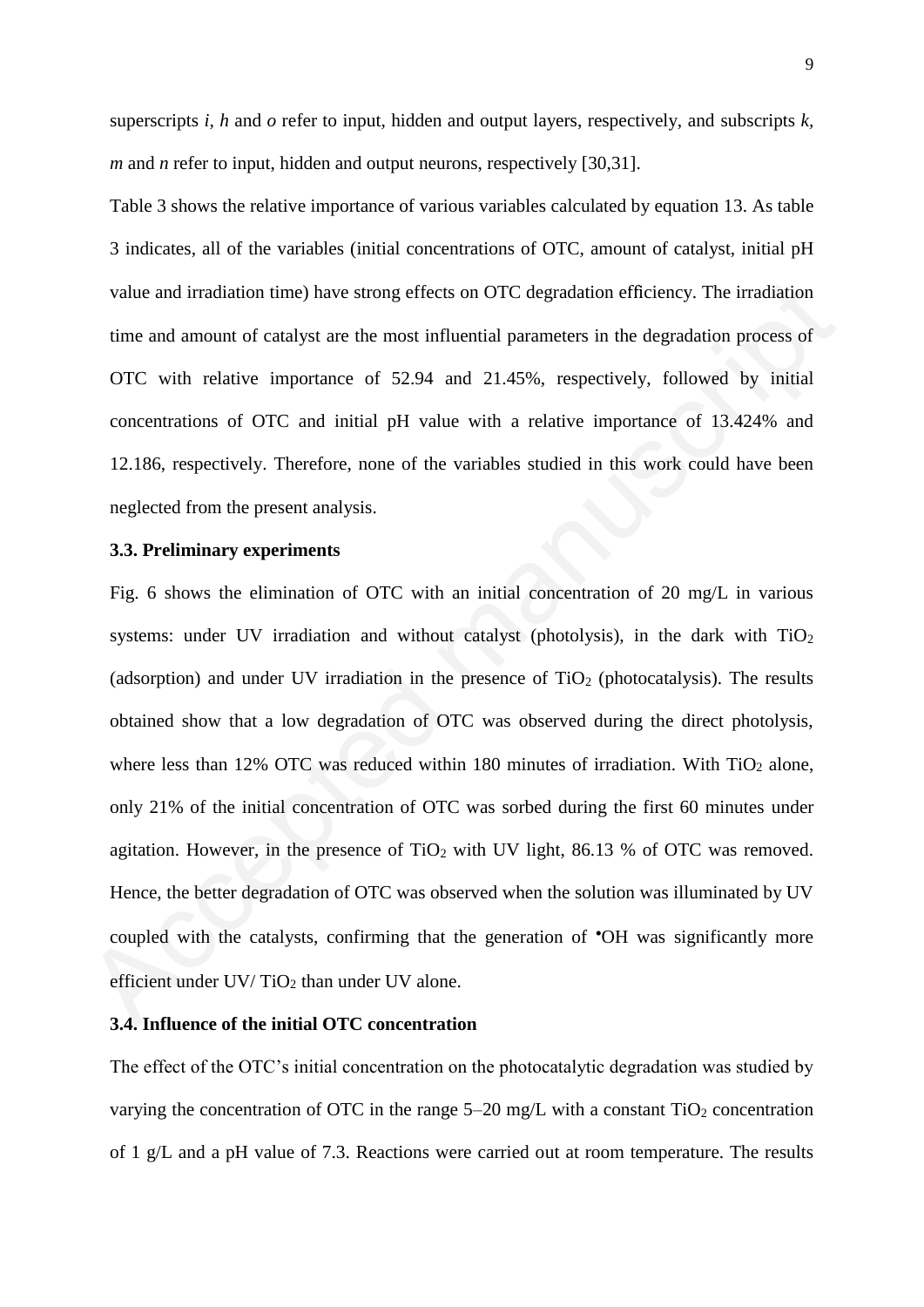are shown in Fig. 7. As can be seen, experimental and predicted values by artificial neural network were almost the same. Experimental data obtained from kinetic studies were fitted to a first-order (Eq.12). The apparent rate constants  $(k<sub>app</sub>)$  were determined by plotting the natural logarithm of the ratio between initial concentration and the concentration of OTC after t minutes of UV irradiation against irradiation time and the kinetic parameters are listed in Table 4. As seen from the data presented in Table 4, the initial concentration had a significant impact on the apparent rate constant  $(k<sub>app</sub>)$  and the initial degradation rate  $(r<sub>0</sub>)$ , since the former decreased and the latter increased for increasing initial OTC concentration 0.216 to 0.089 min<sup>-1</sup> and from 1.08 to 1.79 for 5 to 20 mg/L initial OTC amount, respectively. In addition, the degradation yield decreased with the increase of the OTC's initial concentration. Indeed, it was completely degraded within 30 and 70 minutes of UV irradiation at 5 and 10 mg/L initial concentration, respectively; while and even after 180 minutes final degradation yields were only 94.88 and 86.13 % a 15 and 20 mg/L initial concentration, respectively (Fig.7 and Table 4). This can be explained by the fact that for higher initial concentrations, more substrates occupies a greater number of TiO<sub>2</sub> active sites reducing the generation of the oxidants  $\text{OH}$  (Eqs. (2) and (3)) leading to lower degradation yields [32]. On the other hand, a higher OTC concentration absorbs more photons, decreasing consequently the available photons to activate  $TiO<sub>2</sub>$  and a deficiency of photons to activate  $TiO<sub>2</sub>$  surface delays the degradation of OTC. In conclusion, the initial concentration of OTC and the surface reaction with  $\overline{O}$ H radical are the limiting factors during the degradation of  $\overline{O}$ TC under UV/TiO<sub>2</sub> system, which mainly occurs on the surface of  $TiO<sub>2</sub>$ . Therefore, the optimal concentration was found to be 10 mg/L, and after 180 minutes, the negligible residual OTC suggests that OTC molecules were merely degraded into more stable intermediary byproducts [33]. The kinetic parameters are determined by the following equations: 1 minutes of UV irradiation against irradiation time and the kinetic parameters are listed in<br>Table 4. As seen from the data presented in Table 4, the initial concentration had a significant<br>impact on the apparent rate co

$$
\ln(C_0/C) = k_{app}.t \quad (14)
$$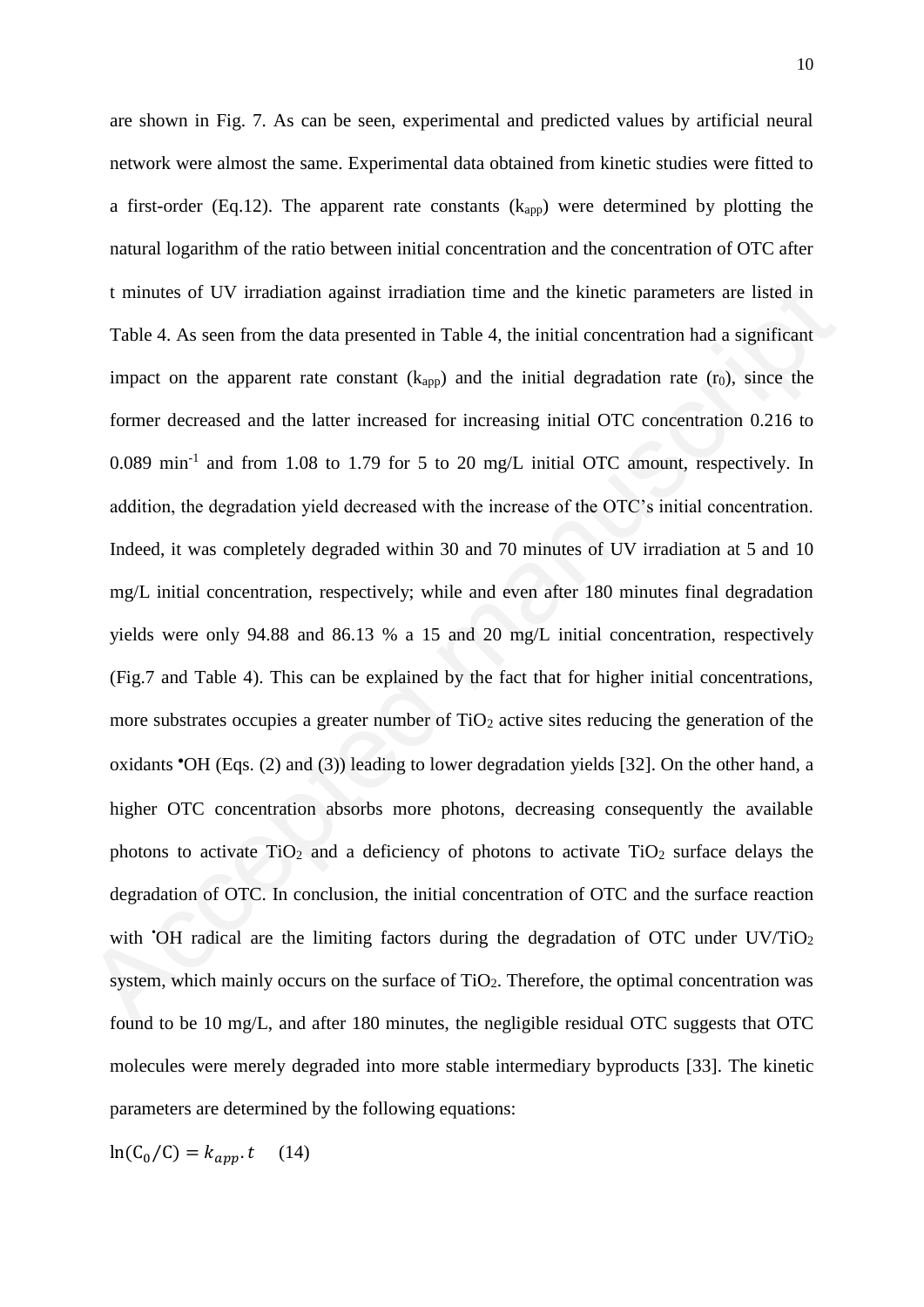$$
r_0 = k_{app}. C_0 \tag{15}
$$

$$
t_{1/2} = \ln(2) / k_{app} \quad (16)
$$

Where  $C_0$  and C are the concentrations of OTC (mg/L) at the initial time t<sub>0</sub> and a given time, respectively.  $r_0$  is the initial degradation rate (mg/L.min) and  $t_{1/2}$  is the half-life time of reaction (min), namely the time at which half of the initial amount of OTC disappears.

#### **3.5. Optimization of the photocatalyst amount**

In order to get the optimum catalysts loading, to have a maximum of absorbance of incident photons, a series of experiments were carried out with  $TiO<sub>2</sub>$  concentrations ranging from 0.125 to 2  $g/L$  and were compared with a predicted value by artificial neural network. As seen in Fig. 8, it seems that using such a low concentration of  $TiO<sub>2</sub>$  (0.125 mg/L) was inadequate for an effective treatment of OTC. The degradation yields after 180 minutes irradiation increased from 69.2 to 86.7% for TiO<sub>2</sub> amounts increasing from 0.125 to 1.0 g/L, respectively (table 5). It can be noted that the yields of photocatalytic degradation of OTC increased significantly with increasing  $TiO<sub>2</sub>$  concentration in the range 0.125-1.0 g/L. This may probably be due to the increase in the number of surface active sites, available for the photocatalytic reaction and enhanced generation of hydroxyl radicals due to the increase of the concentration of charge carriers  $[32,34]$ . However, a further increase of TiO<sub>2</sub> concentration above 1.0 g/L did not produce significant enhancement in OTC degradation. This result can be attributed to the high degree of scattering by the catalyst particles, a decrease in light penetration and an increase in the opacity [35,36], as well as to the loss in surface area occasioned by agglomeration at high loading prevents the absorption of photons by the catalyst [37]. According to these results, the optimal  $TiO<sub>2</sub>$  concentration for OTC degradation in aqueous solutions appears to be 1.0 g/L. This concentration was therefore considered thereafter. reaction (min), namely the time at which half of the initial amount of OTC disappears.<br>
3.5. Optimization of the photocatalyst amount<br>
In order to get the optimum catalysts loading, to have a maximum of absorbance of inci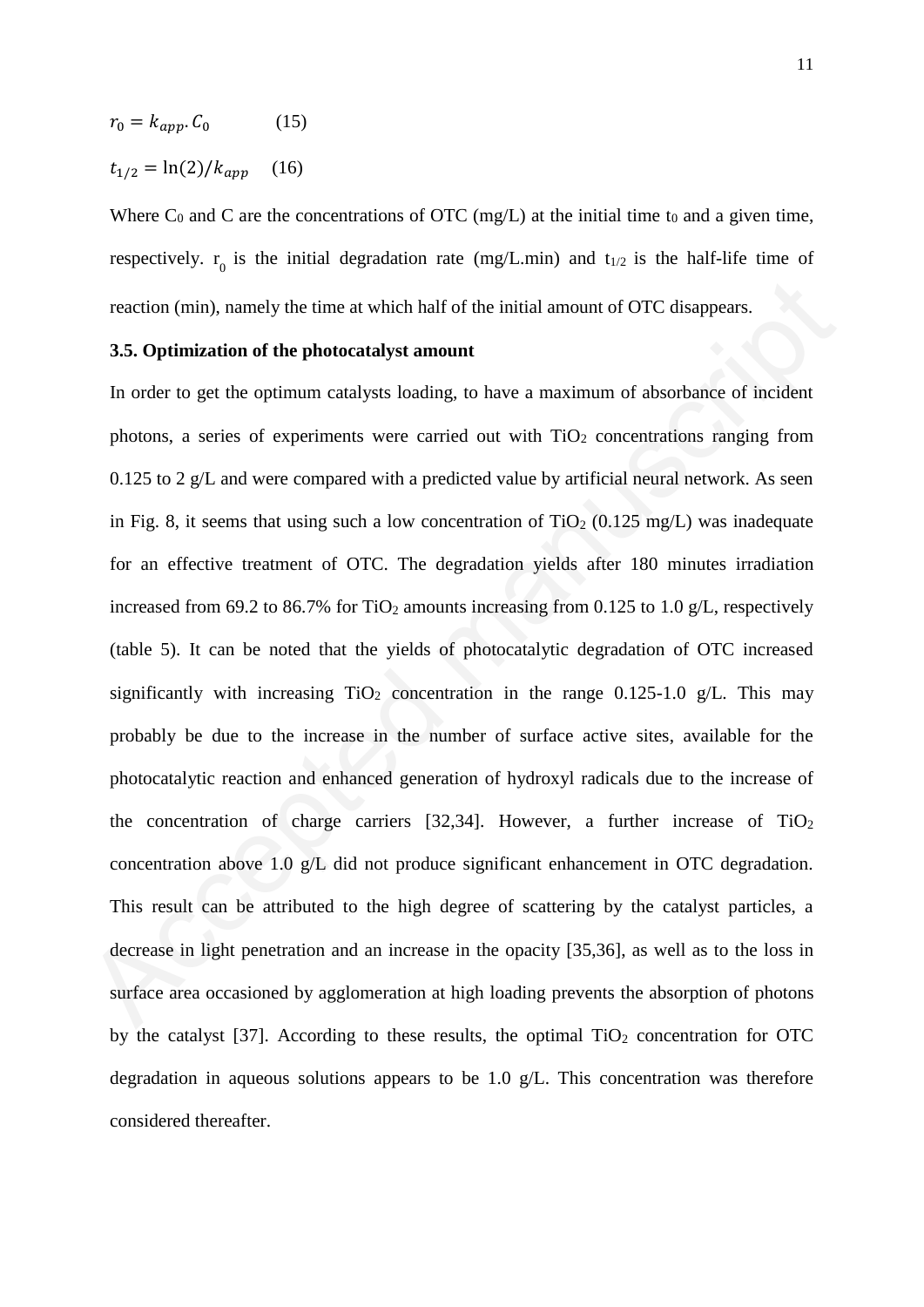#### **3.6. Effect of the initial pH value**

The pH is considered as one of the major factors affecting the behavior and the fate of OTC in the environment [38]. 20 mg/L of OTC was considered and the initial pH values examined were in the range 1.3 to 9.3 respectively, which was adjusted by adding dilute solution of NaOH or HCl. The results, summarized in Fig.9 and table 6, show that after 180 minutes of irradiation the degradation yield was optimal at neutral pH, namely for pH 7.3 (87.54%). This can be explained by taking into consideration the properties of both the antibiotics and the catalyst related to the pH. The pH at which the surface of an oxide is uncharged is defined as the Zero Point Charge (pH<sub>zpc</sub>), which is about  $6.0 \pm 0.7$  for TiO<sub>2</sub> [39] and hence TiO<sub>2</sub> is positively charged below  $pH = 6.7$  and negatively charged above  $pH = 6.7$  according to [40]:

$$
TiOH_2^+ \longleftrightarrow TiOH + H^+ \tag{17}
$$

$$
TiOH + OH^- \longleftrightarrow TiO^- + H_2O \quad (18)
$$

Therefore, at a pH value of 7.3, the electrostatic attraction between the negatively charged TiO<sub>2</sub> surface and OTC distributed in major part in its zwitterion  $(H_2 OTC^+)$  form and small amount in monoanionic (HOTC<sup>-</sup>) form [41] is favored, explaining potentially the higher degradation yields at near-neutral conditions. On the other hand, in acidic solution ( $pH = 1.3$ ), TiO<sub>2</sub> and OTC (H<sub>3</sub>OTC<sup>+</sup>) are positively charged and in alkaline solution (pH = 9.3), TiO<sub>2</sub> is negatively charged while the negatively charged  $\text{OTC}^{2-}$  is also present at this pH. So, at both pH values (1.3 and 9.3), repulsive forces between the catalyst and the antibiotic occurred, delaying the adsorption of OTC on the catalyst surface and hence leading to low degradation yields. NaOH or HCl. The results, summarized in Fig.9 and table 6, show that after 180 minutes of<br>irradiation the degradation yield was optimal at neutral pH, namely for pH 7.3 (87.54%). This<br>can be explained by taking into consi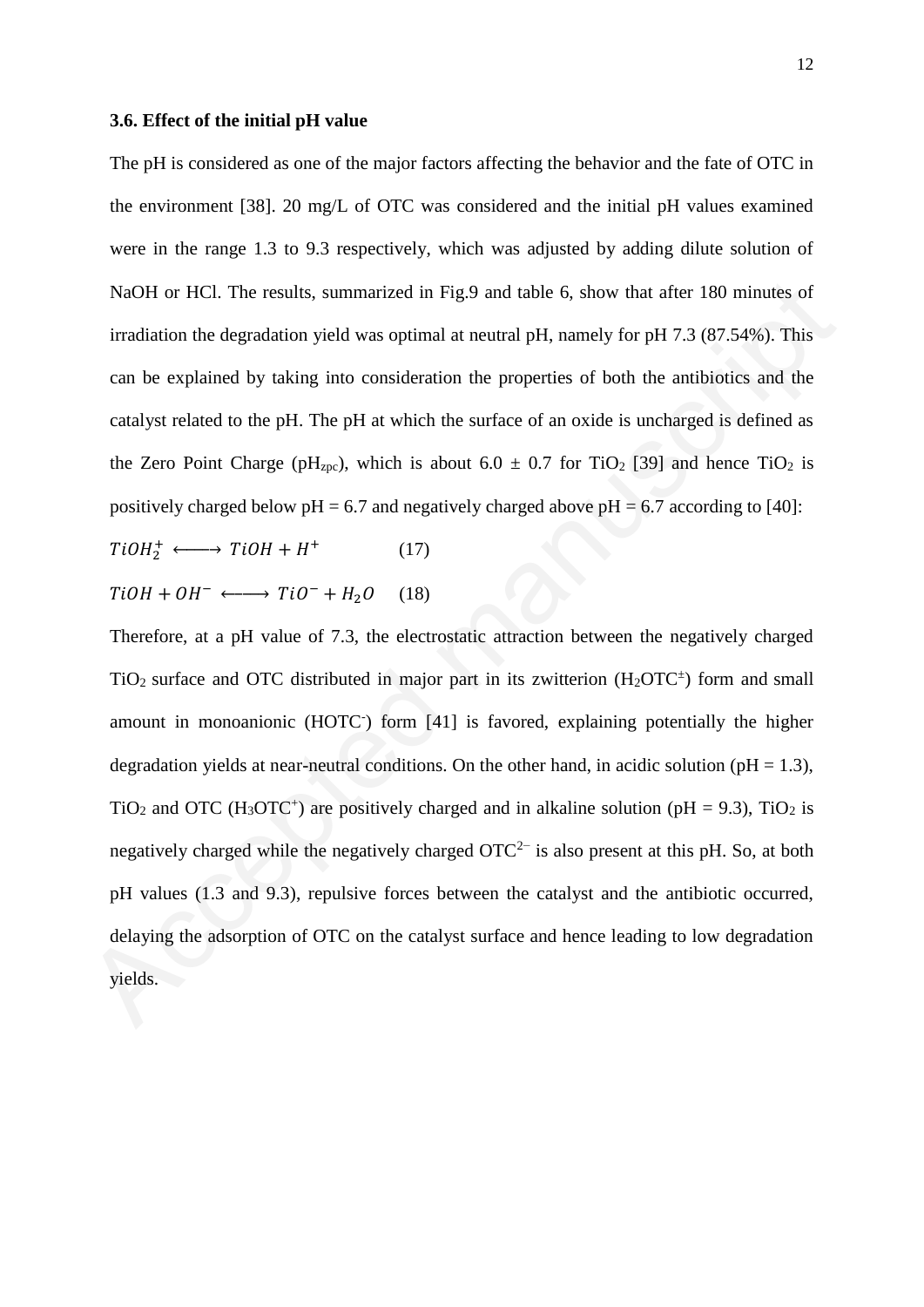#### **4. Conclusion**

The above results confirmed that the degradation was faster at low concentrations and that the irradiation time needed for total degradation decreased with the initial concentration. The initial pH of the solution had an important effect on the degradation performances, which were related to the different electric charge state of OTC species.OTC degradation yield decreased with the increase of the acidity or alkalinity. In addition, the developed repulsive forces between the  $TiO<sub>2</sub>$  catalyst and the antibiotic delayed OTC adsorption  $TiO<sub>2</sub>$  surface. The higher yield was obtained close to neutral conditions (pH= 7.3). There was a synergistic effect between photolysis and adsorption on TiO<sub>2</sub> which led to an increase of the degradation yield. The results show also that the mass of the catalyst was limited by an optimal value  $(1.0 \text{ g/L})$ , beyond which no improvement on the rate of degradation can be reported. OTC degradation yields was successfully predicted by using a three layer ANN with a log sigmoid transfer function 'logsig' at hidden layer, and a linear transfer function 'purelin' at output layer. Finally, 18 neurons in the hidden layer allowed to obtain the best values for  $R^2$  and MSE; 0.99751 and 7.504e-04 respectively. were related to the different electric charge state of OTC species.OTC degradation yield<br>decreased with the increase of the acidity or alkalinity. In addition, the developed repulsive<br>forces between the TiO<sub>2</sub> estalyst an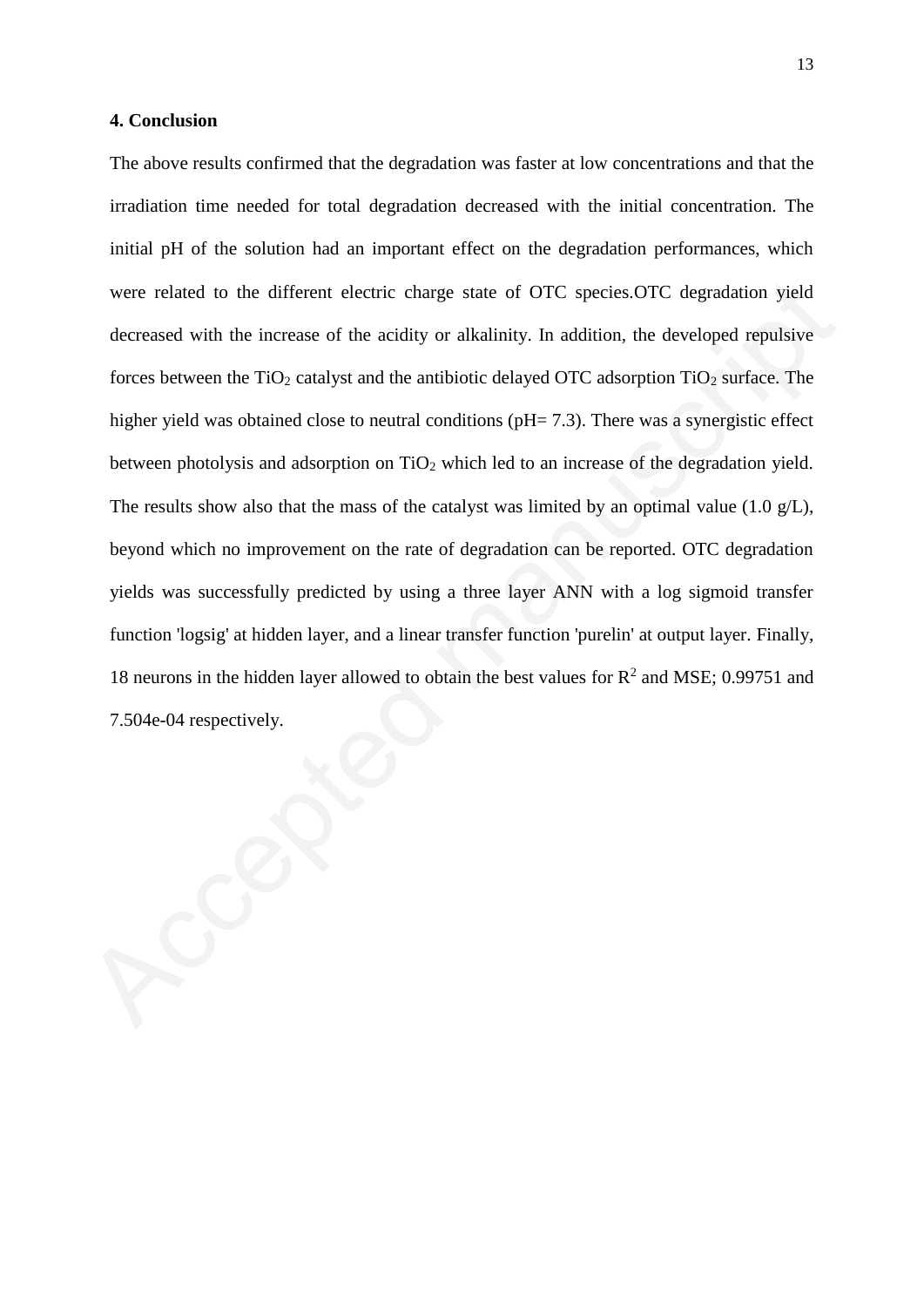#### **References**

- [1] Rigos, G.; Nengas, I.; Alexis, M.; Troisi, G.M. Aquat Toxicol 2004, 69, 281**-**288.
- [2] Lai, H.-T.; Chien, Y.-H.; Lin, J.-S. Aquaculture 2008, 275, 96**-**101.
- [3] Hassani, A.; Khataee, A.; Karaca, S. J Mol Catal A Chem 2015, 409, 149-161.
- [4] Fukahori, S.; Fujiwara, T. J Environ Manag 2015, 157, 103-110.
- [5] Antonopoulou, M.; Konstantinou, L. Clean- Soil Air water 2013, 41, 593-600.
- [6] Halling-Sørensen, B.; Nielsen, S.N.; Lanzky, P.F.; Ingerslev, F.; Lützhøft, H.C.H.; Jørgensen, S.E. Chemosphere 1998, 36, 357**-**393.
- [7] Sarmah, A.K.; Meyer, M.T.; Boxall, A.B.A. Chemosphere 2006, 65, 725**-**759.
- [8] Rozas, O.; Contreras, D.; Mondaca, M.A.; Pérez-Moya, M.; Mansilla, H.D. J Hazard Mater 2010, 177, 1025**-**1030.
- [9] Lu, C.; Mai, F.; Wu, C.; Wu, R.; Chen, C. Dyes Pigment 2008, 76, 706**-**713.
- [10] Malato, S.; Blanco, J.; Vidal, A.; Richter, C. Appl Catal B-Environ 2002, 37, 1**-**15.
- [11] Gaya, U. I.; Abdullah, A.H.; J Photochem Photobiol C-Photochem Rev 2008, 9, 1**-**12.
- [12] Fujishima, A.; Zhang, X.T. C R Chim 2006, 9, 750-760.
- [13] Agustina, T.E.; Ang, H.M.; Vareek, V.K. J Photochem Photobiol C-Photochem Rev 2005, 6, 264**-**273.
- [14] Liu, B.; Wen, L.; Zhao, X. Mater Chem Phys 2008, 112, 35**-**40.
- [15] Malato, S.; Fernández-Ibáñez, P.; Maldonado, M.I.; Blanco, J.; Gernjak, W. Catal Today 2009, 147, 1**-**59.
- [16] Witmann, G.; Demeestere, K.; Dombi, A.; Dewulf, J.; Langenhove, H.V. Appl Catal B-Environ 2005, 61, 47-57. (5) Antonopoulou, M.: Konstantinou, L. Clean- Soil Air water 2013, 41, 593-600.<br>
[6) Halling-Sørensen, B.: Nielsen, S.N.: Lauzky, P.F.; Ingerslev, F.: Lötzhøft, H.C.H.; Jørgensen, S.E. Chemosphere 1998, 36, 357-393.<br>
[7]
	- [17] Çelekli, A.; Geyik, F. Bioresour Technol 2011, 102, 5634**-**5638.
	- [18] Prakash, S.N.; Manikandan, A.; Govindarajan, L.; Vijayagopal, V. J Hazard Mater 2008, 152, 1268**-**1275.
	- [19] Sabonian, M.; Behnajady, M.A. Desalination and Water Treatment 10.1080/19443994.2014.963161.
	- [20] Eskandarloo, H.; Badiei, A.; Behnajady, M.A.; Afshar, M. Res Chem Intermed 10.1007/s11164-015-2000-y.
	- [21] Behnajady, M.A.; Eskandarloo, H. Res Chem Intermed 10.1007/s11164-013-1327-5.
	- [22] Eskandarloo, H.; Badiei, A.; Behnajady, M.A. Ind Eng Chem Res 2014, 53, 6881- 6895.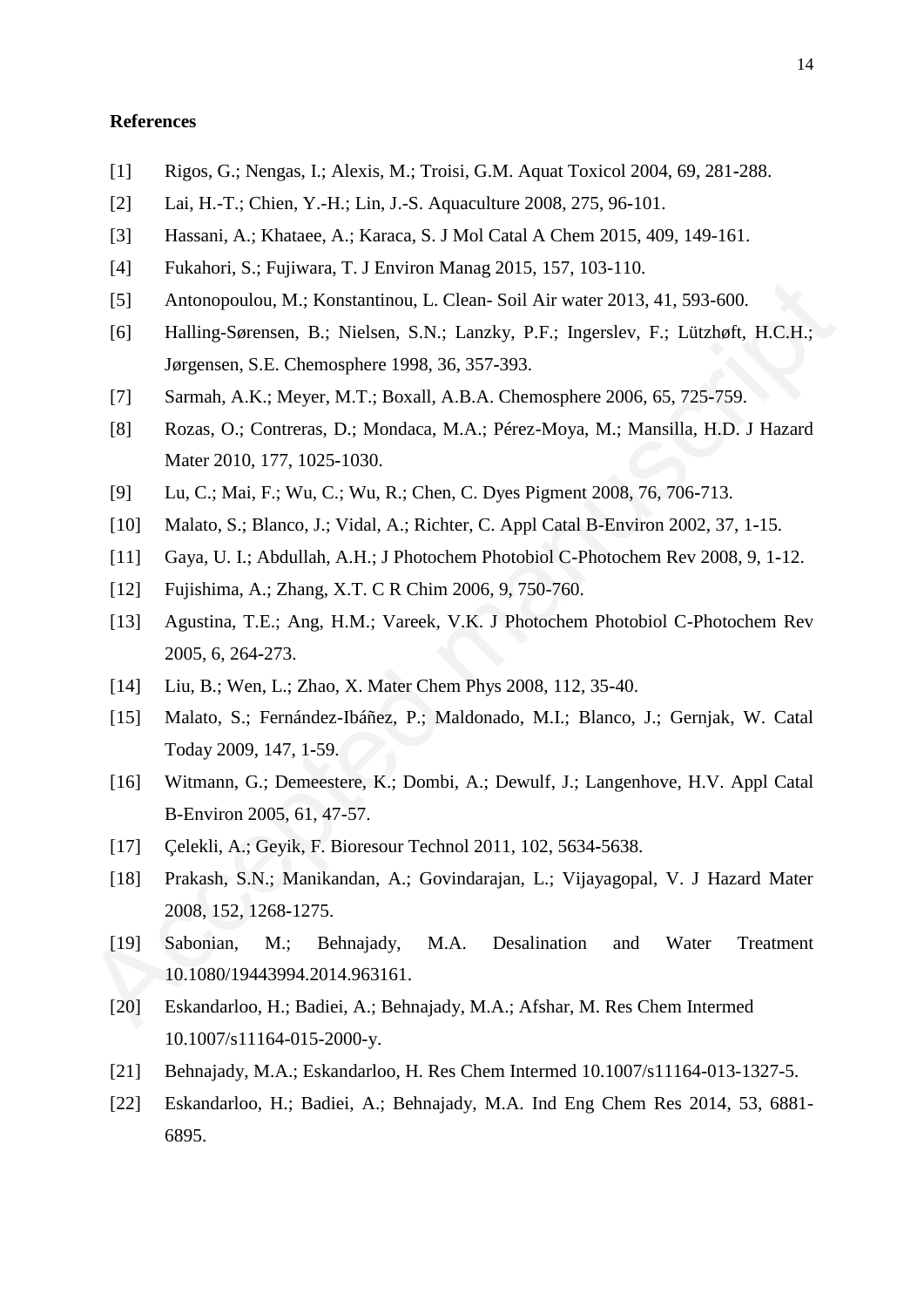- [23] Ghanbary, F.; Modirshahla, N.; Khosravi, M.; Behnajady, M. A. J Environ Sci 2012, 24(4), 750-756.
- [24] Kiranşan, A.M.; Khataee, L.; Karaca, S.; Sheydaei, M. Spectrochimica Acta Part A: Molecular and Biomolecular Spectroscopy 2015,140, 465-473.
- [25] Qiang, Z.; Adams, C. Water Res 2004, 38, 2874**-**2890.
- **[**26] Elemen, S.; Kumbasar, E.P.A.; Yapar, S. Dyes Pigment 2012, 95, 102**-**111.
- [27] Despagne, F.; Massart, D.L. Chemom Intell Lab Syst 1998, 40, 145**-**163.
- [28] Yetilmezsoy, K.; Demirel, S. J Hazard Mater 2008, 153, 1288**-**1300.
- [29] Karsoliya, S. Int J Eng Trend Technol 2012, 3, 714**-**717.
- [30] Garson, G.D. AI Expert 1991, 6, 47-51.
- [31] Kasiri, M.B.; Aleboyeh, H.; Aleboyeh, A. Environ Sci Technol 2008, 42, 7970-7975.
- [32] Yang, L.; Yu, L.E.; Ray, M.B. Water Res 2008, 42, 3480**-**3488.
- [33] Shaojun, J.; Shourong, Z.; Daqiang, Y.; Lianhong, W.; Liangyan, C. J Environ Sci 2008, 20, 806**-**813.
- [34] Yang, H.; Li, G.; An, T.; Gao, Y.; Fu, J. Catal Today 2010, 153, 200**-**207.
- [35] Khalid, N.R.; Ahmed, E.; Hong, Z.; Zhang, Y.; Ullah, M.; Ahmed, M. Ceram Int 2013, 39, 3569**-**3575.
- [36] Liu, H.; Dong, X.; Duan, C.; Su, X.; Zhu, Z. Ceram Int 2013, 39, 8789**-**8795.
- [37] Muthirulann, P.; Devi, C.N.; Sundaram, M.M. Ceram Int 2014, 40, 5945**-**5957.
- [39] Zhao, C.; Pelaez, M.; Duan, X.; Deng, H.; O'Shea, K.; Fatta-Kassinos, D.; Dionysiou, D.D. Appl Catal B-Environ 2013, 134-135, 83**-**92. (26) Elemen, S.; Kumbasar, E.P.A.; Yapar, S. Dyes Pigment 2012, 95, 102-111.<br>
1271 Despagne, F.; Massart, D.L. Chemon Intell Lab Syst 1998, 40, 145-163.<br>
1281 Yettimezsoy, K.; Denniel, S. J Hazard Mater 2008, 153, 1288-13
	- [39] Ohtani, B. J Photochem Photobiol C-Photochem Rev 2010, 11, 157**-**178.
	- [40] Konstantinou, K.I.; Albanis, T.A. Appl Catal B-Environ 2004, 49, 1**-**14.
	- [41] Park, H.-R.; Kim, T.H.; Bark, K.-M. Eur J Med Chem 2002, 37, 443**-**460.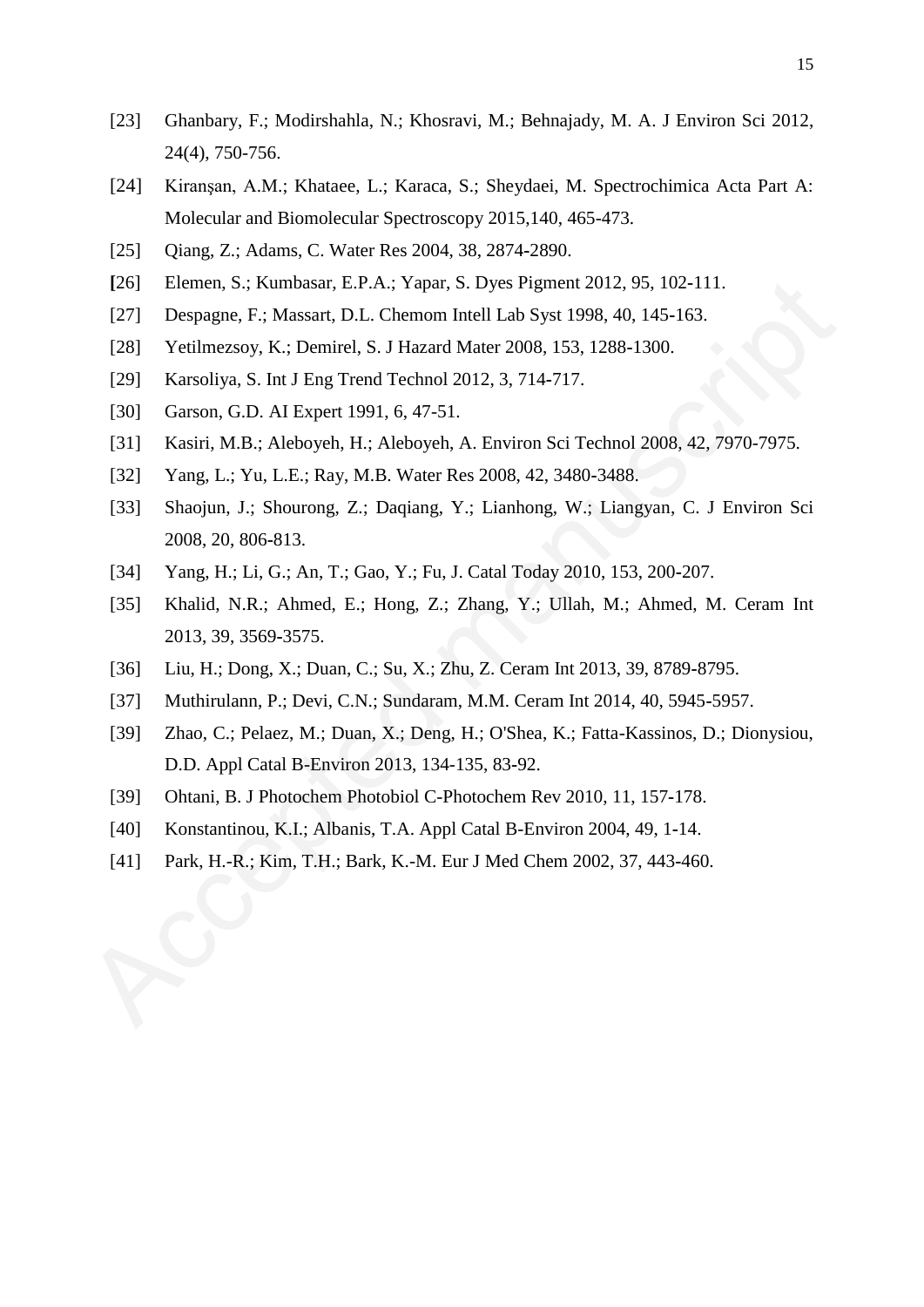| Number of<br>neurons | $R^2$  | <b>MSE</b> | Number of<br>neurons | $R^2$  | <b>MSE</b> | Number of<br>neurons | $R^2$   | <b>MSE</b> |
|----------------------|--------|------------|----------------------|--------|------------|----------------------|---------|------------|
|                      | 0.7272 | 0.0315     | 9                    | 0.9806 | 0.0036     | 17                   | 0.9891  | 0.0016     |
| $\overline{2}$       | 0.9121 | 0.0093     | 10                   | 0.9841 | 0.0035     | 18                   | 0.99757 | 7.504e-04  |
| 3                    | 0.9480 | 0.0074     | 11                   | 0.9792 | 0.0032     | 19                   | 0.9584  | 0.0035     |
| 4                    | 0.9650 | 0.0043     | 12                   | 0.9884 | 0.0026     | 20                   | 0.9901  | 0.0025     |
| 5                    | 0.9594 | 0.0056     | 13                   | 0.9868 | 0.0013     | 21                   | 0.9825  | 0.0017     |
| 6                    | 0.9821 | 0.0030     | 14                   | 0.9860 | 0.0026     | 22                   | 0.9805  | 0.0031     |
| 7                    | 0.9688 | 0.0042     | 15                   | 0.9902 | 0.0021     | 23                   | 0.9790  | 0.0032     |
| 8                    | 0.9645 | 0.0023     | 16                   | 0.9877 | 0.0025     | 24                   | 0.9866  | 0.0033     |

Table 1. Comparison of 24 neurons in the hidden layer for removal efficiency by the ANN model development with the Levenberg-Marquardt algorithm for OTC.

Table 2. The weight and bias of trained ANN for predicting the photocatalysis degradation of

| ∠              | $0.91\angle 1$ | U.UUYJ                         | ΙV        | <u>0.7041</u> | U.UUJJ                                                                                       | 10 | 0.99131   | $1.904e-04$ |
|----------------|----------------|--------------------------------|-----------|---------------|----------------------------------------------------------------------------------------------|----|-----------|-------------|
| $\mathfrak 3$  | 0.9480         | 0.0074                         | 11        | 0.9792        | 0.0032                                                                                       | 19 | 0.9584    | 0.0035      |
| $\overline{4}$ | 0.9650         | 0.0043                         | 12        | 0.9884        | 0.0026                                                                                       | 20 | 0.9901    | 0.0025      |
| $\mathfrak{S}$ | 0.9594         | 0.0056                         | 13        | 0.9868        | 0.0013                                                                                       | 21 | 0.9825    | 0.0017      |
| 6              | 0.9821         | 0.0030                         | 14        | 0.9860        | 0.0026                                                                                       | 22 | 0.9805    | 0.0031      |
| $\tau$         | 0.9688         | 0.0042                         | 15        | 0.9902        | 0.0021                                                                                       | 23 | 0.9790    | 0.0032      |
| $\,8\,$        | 0.9645         | 0.0023                         | 16        | 0.9877        | 0.0025                                                                                       | 24 | 0.9866    | 0.0033      |
|                |                | OTC with $TiO2$ in suspension. |           |               | Table 2. The weight and bias of trained ANN for predicting the photocatalysis degradation of |    |           |             |
| x(1)           | x(2)           | w1                             | x(3)      | x(4)          | W <sub>2</sub>                                                                               | b1 |           | b2          |
| $-9.1623$      |                | $-4.4703$                      | 0.0389    | 6.6506        | $-2.7141$                                                                                    |    | $-12.261$ |             |
| 2.6629         | $-5.618$       |                                | 0.966     | 1.0483        | $-2.0155$                                                                                    |    | $-4.7853$ |             |
| 2.2725         |                | $-3.5879$                      | $-1.0199$ | $-3.2354$     | 0.4406                                                                                       |    | $-5.9591$ |             |
| 2.9705         |                | 0.3565                         | $-3.8294$ | $-2.0867$     | 1.3457                                                                                       |    | $-0.6024$ |             |
| 3.9241         |                | $-3.3822$                      | $-0.5971$ | 1.4636        | 2.0595                                                                                       |    | $-3.2177$ |             |
| $-3.6324$      |                | 4.0706                         | 0.0252    | $-1.8476$     | 2.2241                                                                                       |    | 2.2693    |             |
| $-0.0124$      |                | 0.9307                         | 14.2795   | $-0.0875$     | $-8.0901$                                                                                    |    | 14.309    |             |
| $-0.1843$      |                | 4.3144                         | 5.2989    | 6.3068        | $-3.3051$                                                                                    |    | 1.2609    |             |
| 0.2918         |                | $-5.8279$                      | $-9.9219$ | 0.9280        | $-2.2085$                                                                                    |    | $-3.3124$ |             |
| $-0.4099$      |                | 4.5858                         | 3.4056    | 6.4729        | 3.5941                                                                                       |    | 0.8083    | 8.3944      |
| $-0.4137$      |                | $-2.8091$                      | 3.4247    | $-1.5025$     | $-0.5647$                                                                                    |    | 1.2692    |             |
| $-1.1672$      |                | $-4.3848$                      | 2.105     | 2.596         | 3.5142                                                                                       |    | $-5.0405$ |             |
| 1.9256         |                | 0.5828                         | $-3.6491$ | $-2.3463$     | $-2.0332$                                                                                    |    | $-0.1841$ |             |
| $-7.7105$      |                | $-0.1419$                      | $-0.5099$ | $-0.9629$     | 0.7735                                                                                       |    | $-5.5992$ |             |
| 3.7739         |                | 1.1939                         | 3.7909    | 0.8962        | 0.3586                                                                                       |    | 6.3907    |             |
| 6.2795         |                | 3.9198                         | $-3.978$  | 4.1991        | $-2.1664$                                                                                    |    | 7.8506    |             |
| 1.5687         |                | $-2.6576$                      | 2.1884    | 5.2203        | $-1.2519$                                                                                    |    | 4.557     |             |
|                |                |                                |           |               |                                                                                              |    |           |             |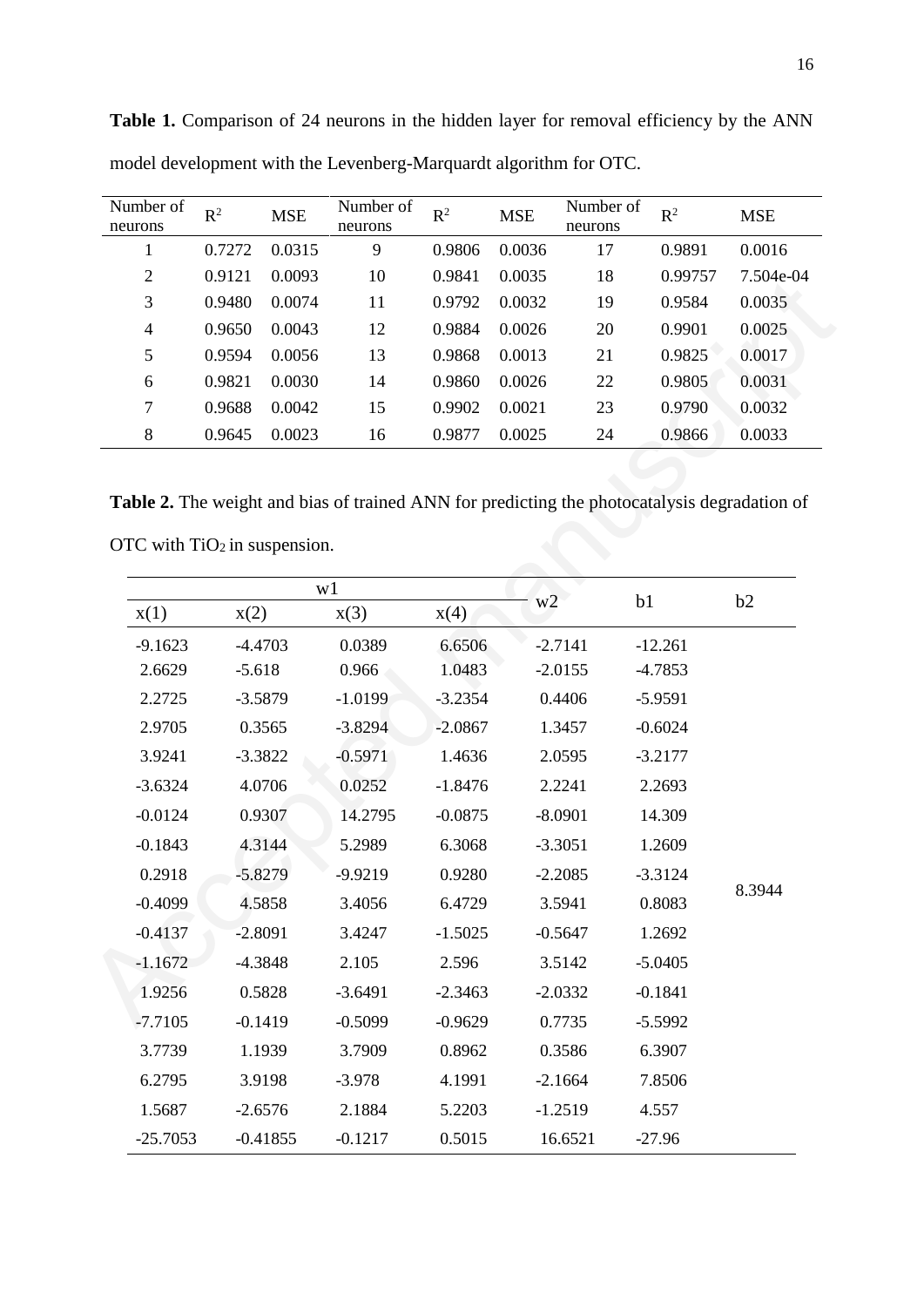| Input variable               | Relative importance (%) |
|------------------------------|-------------------------|
| Initial concentration of OTC | 13.424                  |
| Amount of catalyst           | 21.450                  |
| Irradiation time             | 52.940                  |
| Initial pH value             | 12.186                  |

**Table 3.** Relative importance of the input variables in the percentage of OTC degradation.

**Table 4.** Kinetic parameters determined after three hours of UV irradiation of OTC at various initial concentrations for 1 g/L TiO<sub>2</sub> and a pH value of 7.3.

| Allioulit of Catalyst |                         |                                                                            |           | 41.4JU                                                                                                          |  |  |
|-----------------------|-------------------------|----------------------------------------------------------------------------|-----------|-----------------------------------------------------------------------------------------------------------------|--|--|
| Irradiation time      |                         |                                                                            | 52.940    |                                                                                                                 |  |  |
| Initial pH value      |                         |                                                                            | 12.186    |                                                                                                                 |  |  |
|                       |                         |                                                                            |           |                                                                                                                 |  |  |
|                       |                         |                                                                            |           |                                                                                                                 |  |  |
|                       |                         |                                                                            |           | Table 4. Kinetic parameters determined after three hours of UV irradiation of OTC at various                    |  |  |
|                       |                         |                                                                            |           |                                                                                                                 |  |  |
|                       |                         | initial concentrations for 1 $g/L$ TiO <sub>2</sub> and a pH value of 7.3. |           |                                                                                                                 |  |  |
| $C_0$                 | <b>k</b> <sub>app</sub> | $r_{0}$                                                                    | $t_{1/2}$ | Degradation yield %                                                                                             |  |  |
| $\rm (mg/L)$          | $(\text{min})$          | (mg/L.min)                                                                 | (min)     |                                                                                                                 |  |  |
| 5                     | 0.216                   | 1.082                                                                      | 3.20      | 100                                                                                                             |  |  |
| 10                    | 0.127                   | 1.268                                                                      | 5.46      | 99.64                                                                                                           |  |  |
| 15                    | 0.103                   | 1.529                                                                      | 6.71      | 94.88                                                                                                           |  |  |
| 20                    | 0.089                   | 1.791                                                                      | 11.84     | 86.13                                                                                                           |  |  |
|                       |                         |                                                                            |           |                                                                                                                 |  |  |
|                       |                         |                                                                            |           |                                                                                                                 |  |  |
|                       |                         |                                                                            |           |                                                                                                                 |  |  |
|                       |                         |                                                                            |           | Table 5. First order kinetic constants, half-lives and degradation efficiency for the                           |  |  |
|                       |                         |                                                                            |           | degradation of 20 mg/L of OTC under different concentrations of TiO <sub>2</sub> by UV/TiO <sub>2</sub> system. |  |  |
|                       |                         |                                                                            |           |                                                                                                                 |  |  |
| [TiO <sub>2</sub> ]   | $k_{app}$               | $t_{1/2}$                                                                  | $R^2$     | degradation efficiency %                                                                                        |  |  |
| (mg/L)                | $(min^{-1})$            | (min)                                                                      |           | $(180 \text{ min})$                                                                                             |  |  |
| 0.125                 | 0.0089                  | 77.88                                                                      | 0.98      | 69.20                                                                                                           |  |  |
| 0.25                  | 0.0131                  | 52,91                                                                      | 0.97      | 80.29                                                                                                           |  |  |
| 0.50                  | 0.0218                  | 31,79                                                                      | 0.97      | 82.45                                                                                                           |  |  |
|                       |                         |                                                                            |           |                                                                                                                 |  |  |

Table 5. First order kinetic constants, half-lives and degradation efficiency for the degradation of 20 mg/L of OTC under different concentrations of TiO<sub>2</sub> by UV/TiO<sub>2</sub> system.

| [TiO <sub>2</sub> ]<br>(mg/L) | k <sub>app</sub><br>$(min^{-1})$ | $t_{1/2}$<br>(min) | $\mathbb{R}^2$ | degradation efficiency %<br>$(180 \text{ min})$ |
|-------------------------------|----------------------------------|--------------------|----------------|-------------------------------------------------|
| 0.125                         | 0.0089                           | 77.88              | 0.98           | 69.20                                           |
| 0.25                          | 0.0131                           | 52,91              | 0.97           | 80.29                                           |
| 0.50                          | 0.0218                           | 31,79              | 0.97           | 82.45                                           |
| 1.00                          | 0.0273                           | 25,39              | 0.98           | 86.67                                           |
| 1.50                          | 0.0261                           | 26.55              | 0.95           | 85.79                                           |
| 2.00                          | 0.0245                           | 28.29              | 0.97           | 84.20                                           |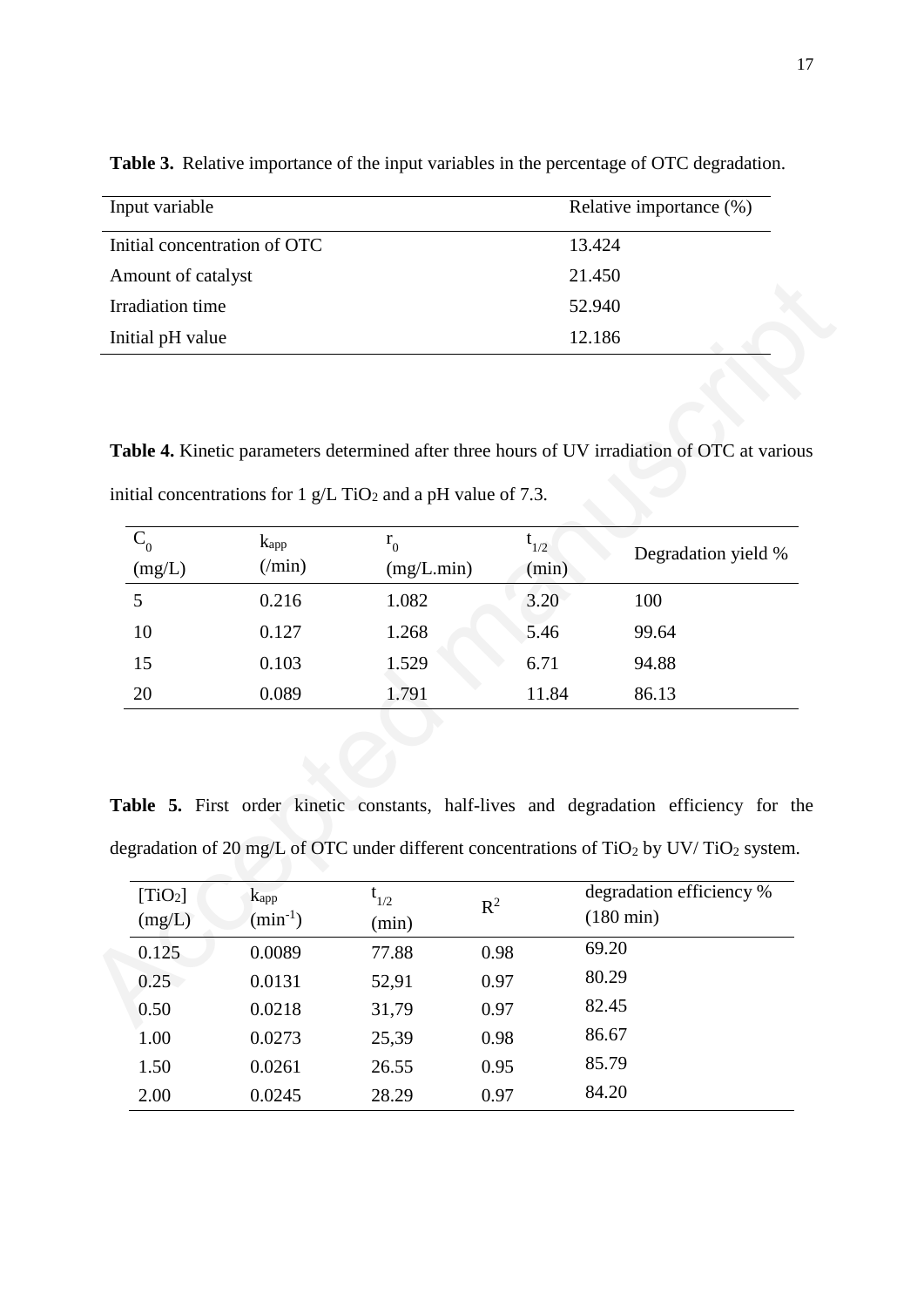| pH       | $k_{\rm app}$<br>$(min^{-1})$ | $\mathfrak{t}_{1/2}$<br>(min) | $\mathbf{R}^2$ | degradation efficiency %<br>$(180 \text{ min})$ |
|----------|-------------------------------|-------------------------------|----------------|-------------------------------------------------|
| 1.30     | 0.0223                        | 31.08                         | 0.983          | 75.17                                           |
| 3.27     | 0.0191                        | 36.29                         | 0.992          | 84.87                                           |
| $7.30\,$ | 0.0293                        | 23.65                         | $0.981\,$      | 87.54                                           |
| 9.30     | 0.0232                        | 29.87                         | 0.993          | 77.66                                           |
|          |                               |                               |                |                                                 |

**Table 6.** First order kinetic constants, half-lives and degradation efficiency for the degradation of 20 mg/L of OTC at different initial pH values by UV/TiO<sub>2</sub> system.